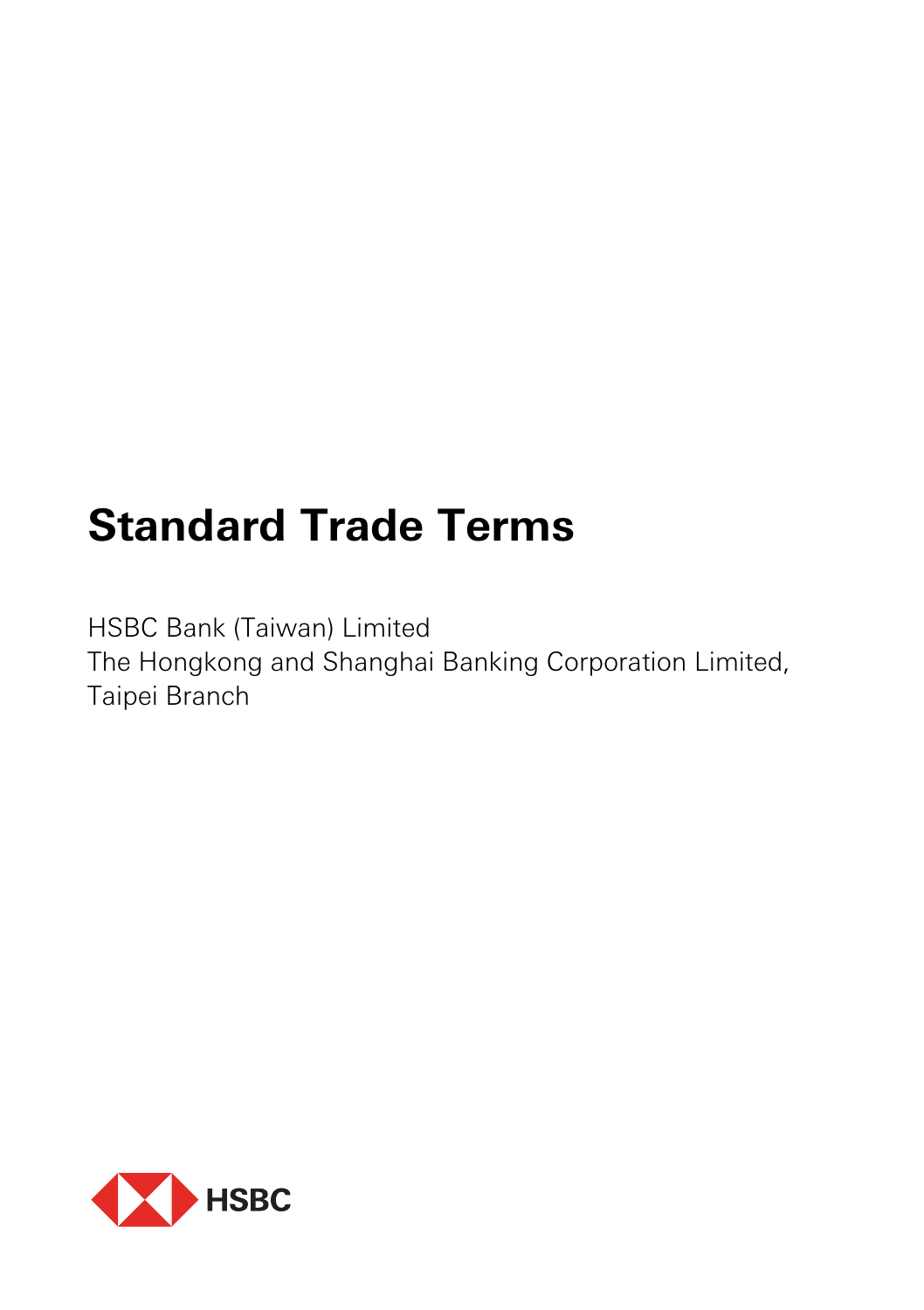## **CONTENTS**

| $\mathbf{1}$ .                                                 | APPLICATION                                            | 3                       |
|----------------------------------------------------------------|--------------------------------------------------------|-------------------------|
|                                                                | <b>SECTION 1 - TRADE SERVICES</b>                      | $\overline{\mathbf{4}}$ |
| 2.                                                             | <b>ICC RULES</b>                                       | 4                       |
| 3.                                                             | DOCUMENTARY CREDITS                                    | 4                       |
| 4.                                                             | <b>INSTRUMENTS</b>                                     | $\overline{7}$          |
| 5.                                                             | <b>COLLECTIONS</b>                                     | 9                       |
| 6.                                                             | <b>FINANCE</b>                                         | 10                      |
| 7 <sub>1</sub>                                                 | <b>TRADE FINANCE LOANS</b>                             | 11                      |
| 8.                                                             | APPLICATIONS FOR RELEASE OF GOODS, SHIPPING GUARANTEES |                         |
|                                                                | AND LETTERS OF INDEMNITY                               | 13                      |
|                                                                | SECTION 2 - REIMBURSEMENT, INDEMNITY AND OTHER RIGHTS  | 14                      |
| 9.                                                             | REIMBURSEMENT AND INDEMNITY                            | 14                      |
| 10 <sub>1</sub>                                                | CASH COLLATERAL                                        | 14                      |
|                                                                | 11. PLEDGE                                             | 15                      |
|                                                                | 12. TRUST RECEIPTS                                     | 16                      |
|                                                                | 13. SET-OFF                                            | 17                      |
| 14.                                                            | SUPPLEMENTARY RIGHTS                                   | 17                      |
| <b>SECTION 3 - FEES AND PAYMENTS</b>                           |                                                        | 17                      |
|                                                                | 15. FEES, COMMISSION, INTEREST AND CHARGES             | 17                      |
| 16.                                                            | PAYMENTS                                               | 18                      |
| <b>SECTION 4 - REPRESENTATIONS, UNDERTAKINGS AND SANCTIONS</b> |                                                        | 19                      |
| 17.                                                            | REPRESENTATIONS AND WARRANTIES                         | 19                      |
|                                                                | 18. UNDERTAKINGS                                       | 21                      |
|                                                                | 19. COMPLIANCE WITH LAWS AND SANCTIONS                 | 23                      |
| <b>SECTION 5 - INSTRUCTIONS AND ELECTRONIC PLATFORMS</b>       |                                                        | 24                      |
|                                                                | 20. INSTRUCTIONS                                       | 24                      |
| 21.                                                            | PLATFORMS                                              | 26                      |
| <b>SECTION 6 - OTHER</b>                                       |                                                        | 27                      |
|                                                                | 22. LIMITATION ON LIABILITY                            | 27                      |
|                                                                | 23. DISCLOSURE, CONFIDENTIALITY AND PRIVACY            | 29                      |
| 24.                                                            | <b>MISCELLANEOUS</b>                                   | 30                      |
| 25.                                                            | <b>GOVERNING LAW AND JURISDICTION</b>                  | 31                      |
|                                                                | <b>SECTION 7 - DEFINITIONS AND INTERPRETATION</b>      | 32                      |
| 26.                                                            | DEFINITIONS AND INTERPRETATION                         | 32                      |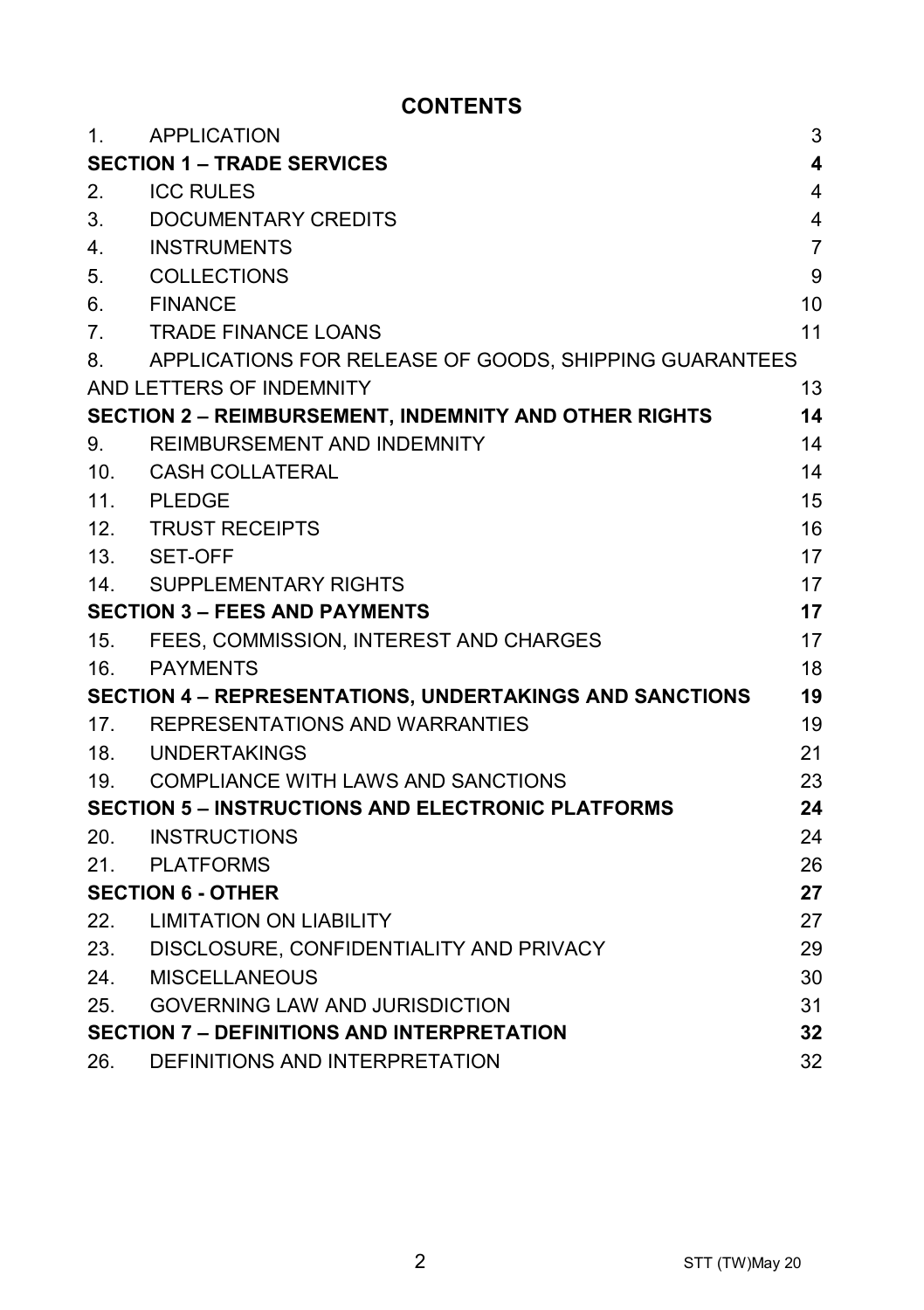## **STANDARD TRADE TERMS (THESE TERMS)**

#### **1. APPLICATION**

1.1 These Terms shall apply to any Trade Service which HSBC may agree to make available or procure at the request of the Customer and shall include any relevant Country Conditions.

1.2 These Terms shall, where applicable, be subject to other terms and conditions in relation to services provided by HSBC to the Customer (including any banking service or account operating agreement) from time to time. In relation to any Trade Service, where any conflict arises between these Terms and any other applicable terms and conditions, the terms and conditions shall apply in the following order of priority:

- (a) the Application;
- (b) the Facility Agreement (if any) and/or any applicable Security Agreement;
- (c) the Country Conditions (if any);
- (d) these Terms; and
- (e) such other terms.

1.3 HSBC does not offer any advice to the Customer in relation to any Trade Service. Whilst HSBC may provide information or express opinions from time to time, such information or opinions are not offered as advice. Before applying for, or accepting, any Trade Service, the Customer shall make such enquiries and assessments as the Customer considers appropriate and the Customer should place no reliance on HSBC to give advice or make recommendations. If the Customer is in doubt of any Trade Service, the Customer should seek independent professional advice.

1.4 Each Trade Service is separate and independent from the Trade Transaction to which such Trade Service relates and HSBC is in no way concerned with, subject to, or bound by, the terms of such Trade Transaction, even if a reference is included in any document relating to that Trade Service.

1.5 HSBC may name, instruct or procure any correspondent bank (including any HSBC Group member) to be the issuing, advising, nominated or confirming bank in respect of any Trade Service (and may restrict such correspondent bank to an HSBC Group member or a correspondent bank acceptable to HSBC) and is authorised to issue a counter-guarantee or counter-SBLC in such form and content as determined by HSBC in favour of the correspondent bank. HSBC may pay to, or receive from any correspondent bank, charges, commissions, fees or other payments.

1.6 Nothing in these Terms shall oblige HSBC to enter into or provide any Trade Service at any time.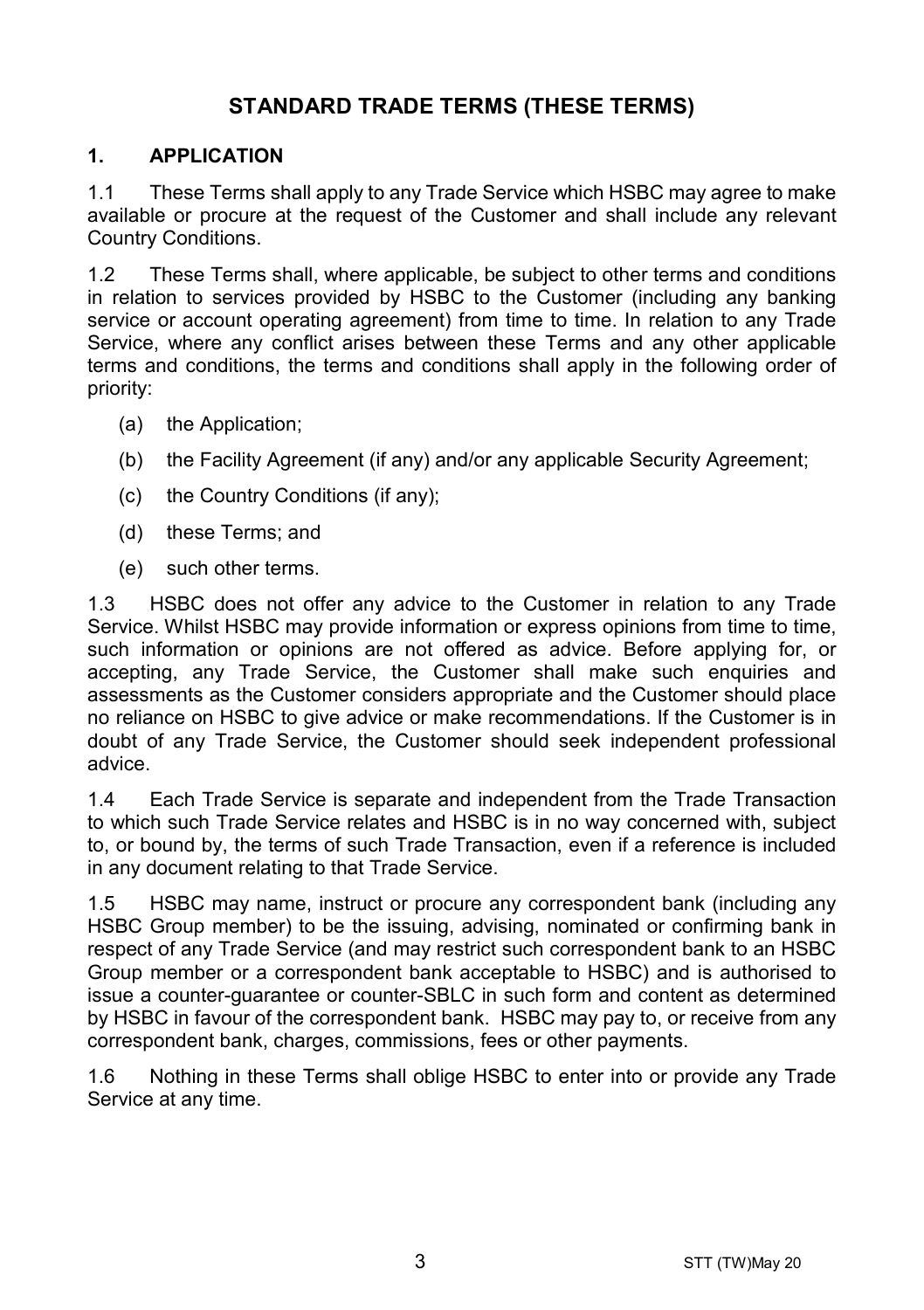## **SECTION 1 – TRADE SERVICES**

#### **2. ICC RULES**

2.1 Unless the Customer otherwise requests (and HSBC agrees with such request):

(a) all Documentary Credits issued by HSBC will be issued subject to the Uniform Customs and Practice for Documentary Credits, 2007 Revision, ICC Publication No. 600 (UCP600) and, if required by HSBC, the Uniform Customs and Practice for Documentary Credits (UCP600) Supplement for Electronic Presentation (eUCP);

(b) all SBLCs issued by HSBC will be issued subject to the International Standby Practices 1998, ICC Publication No. 590 (ISP98);

(c) all bonds and guarantees issued by HSBC will be issued subject to the Uniform Rules for Demand Guarantees, ICC Publication No.758 (URDG 758); and

(d) all Collections will be undertaken subject to the Uniform Rules for Collections 1995, ICC Publication No. 522 (URC 522) and, if required by HSBC, the Uniform Rules for Collections (URC 522) Supplement for Electronic Presentation (eURC),

in each case, as may be revised from time to time (together the ICC Rules), and the rights and obligations of the Customer will be subject to the applicable ICC Rules in addition to these Terms.

2.2 If there is any conflict between any ICC Rule and these Terms, these Terms shall prevail.

#### <span id="page-3-0"></span>**3. DOCUMENTARY CREDITS**

- 3.1 The terms in this Claus[e 3](#page-3-0) apply to any Documentary Credits.
- 3.2 The Customer:
	- (a) undertakes to examine the customer copy of each Documentary Credit issued by HSBC in order to check its consistency with the relevant Application; and
	- (b) agrees to give immediate notice to HSBC of any objection to its contents.

#### **Imports**

3.3 HSBC is authorised to honour and pay any Claim made under a Documentary Credit which appears on its face to comply with its terms and/or any Documents drawn (or purporting to be drawn) and presented under such Documentary Credit in accordance with its terms, without reference to or further authority from the Customer or any other party, and without enquiring whether any Claim has been properly made, and notwithstanding that the validity of any such Claim, or the amount of it, may be in dispute. The Customer accepts any such Claim as conclusive evidence that HSBC was liable to honour and pay it, and any payment made, or any steps taken by HSBC in good faith under or in connection with it, shall be binding on the Customer.

3.4 The presentation of any Documents under a Documentary Credit shall be deemed to be in compliance with the terms of the Documentary Credit if HSBC determines that they appear to be in order and, taken as a whole, conform with the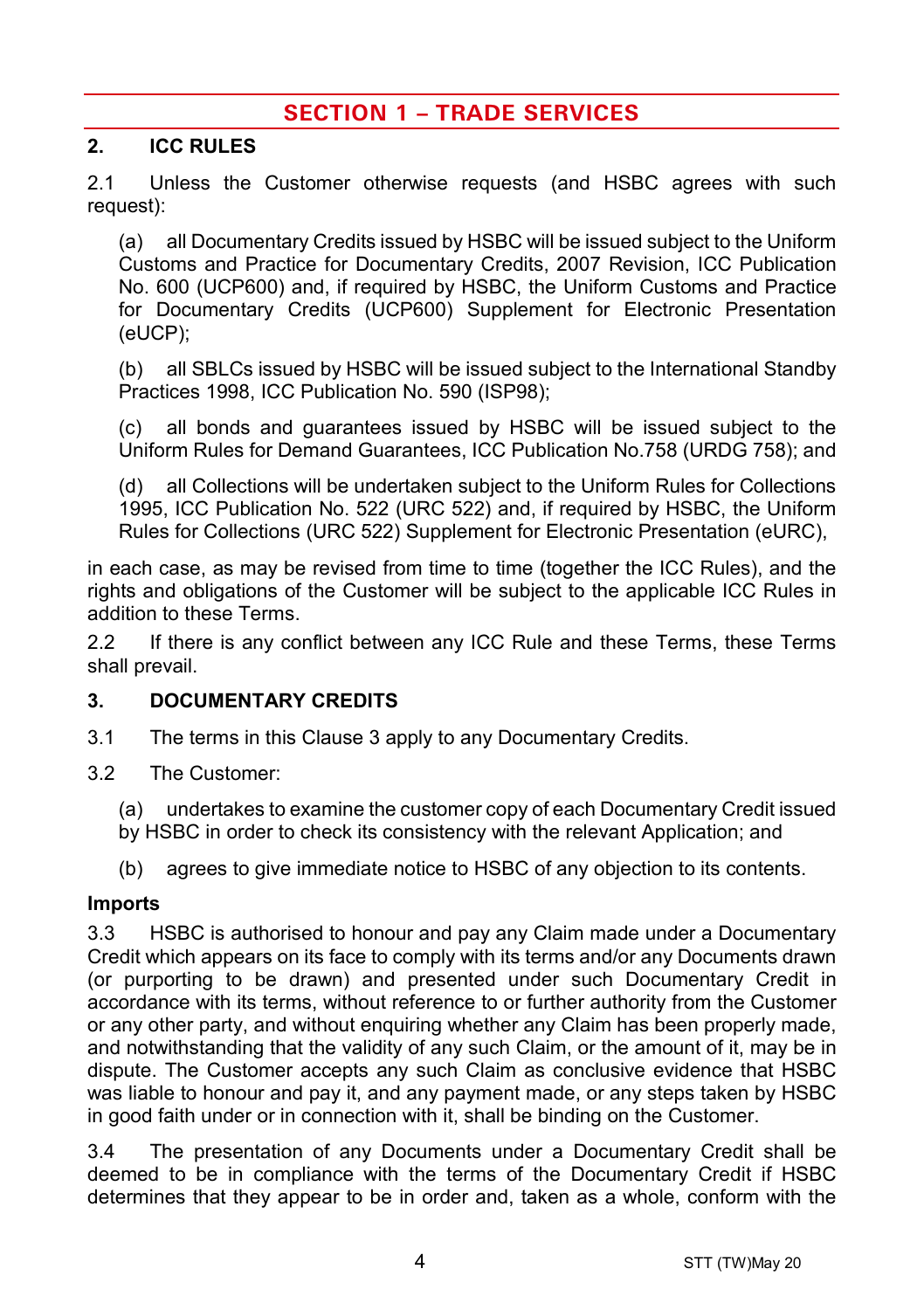requirements of the Documentary Credit. The Customer waives all claims against HSBC for any delay that may result in examining such Documents or any failure to identify any discrepancies that may exist.

3.5 Notwithstanding any contrary instruction from the Customer, HSBC may reject any Claim which HSBC determines does not comply with the terms of the relevant Documentary Credit. HSBC is not obliged to notify the Customer or to seek the Customer's waiver of any discrepancy before refusing the Claim. Where HSBC does seek a waiver in respect of any discrepancy, the taking of such action does not oblige HSBC to seek a waiver of any discrepancy at any other time.

3.6 If HSBC notifies the Customer of a discrepancy with respect to a Claim and the Customer requests HSBC and/or its correspondent bank or its agent to:

(a) effect payment under the Documentary Credit, notwithstanding the discrepancy; or

(b) countersign or issue any quarantee or indemnity covering the discrepancy,

the Customer confirms that its reimbursement obligations and the indemnity set out in Claus[e 9](#page-13-0) (*[REIMBURSEMENT AND INDEMNITY](#page-13-0)*) shall apply to such Claim and/or any such guarantee or indemnity.

3.7 HSBC may at any time amend or insert additional terms and conditions into a Documentary Credit as HSBC may consider appropriate, provided that any such amendment or additional terms and conditions shall not increase the Customer Liabilities in relation to such Documentary Credit. HSBC may, subject to the beneficiary's consent, cancel the whole or any unused balance of a Documentary Credit.

3.8 Notwithstanding any instruction in an Application, HSBC may restrict the availability of any Documentary Credit, or any advising or confirming, to its own offices or to any correspondent bank or agent of its choice and, in such case, HSBC may refuse to honour, or make payment for, any Document drawn or purporting to be drawn on any office, bank or other person other than such office, correspondent bank or agent.

3.9 If HSBC effects payment under a Documentary Credit prior to the maturity date of such Documentary Credit:

(a) (in the case where the Documentary Credit beneficiary bears interest) the Customer shall be liable to pay to HSBC the full amount of the Documentary Credit on the maturity date, even if HSBC only paid a discounted amount under the Documentary Credit; and

(b) (in the case where the Customer is required to bear interest under the Documentary Credit pursuant to any other agreement with HSBC) the Customer shall, on the maturity date of such Documentary Credit or such earlier date as may be demanded by HSBC, pay to HSBC the full amount of the Claim together with interest accruing on such Claim for the period from and including the date of HSBC's payment to and including the maturity date, such interest payable in accordance with Clause [15](#page-16-0) [\(FEES, COMMISSION, INTEREST AND CHARGES\)](#page-16-0).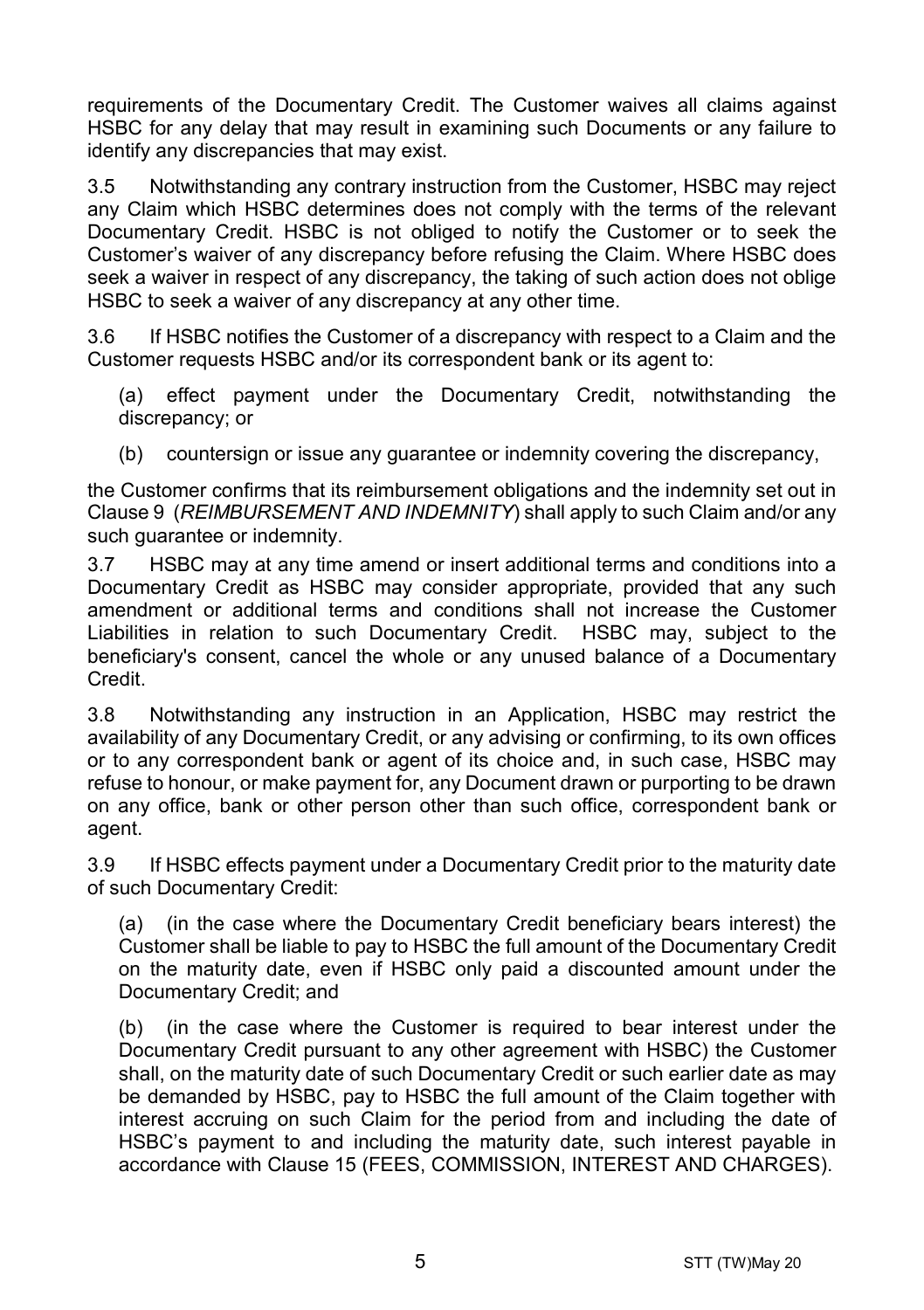3.10 If the terms of a Documentary Credit (whether expressly or impliedly) permits payment to be effected to the beneficiary prior to receipt of the Documents required to be delivered under such Documentary Credit, the Customer shall, on the maturity date of such Documentary Credit or such earlier date as may be demanded by HSBC, pay to HSBC the full amount of the Claim (whether or not the Documents subsequently delivered are compliant with the terms of the Documentary Credit) together with interest accruing on such Claim for the period from and including the date of HSBC's payment to and including the maturity date, such interest payable in accordance with Clause [15](#page-16-0) (*[FEES, COMMISSION, INTEREST AND CHARGES](#page-16-0)*).

3.11 If any Documentary Credit stipulates that certain specific Documents be forwarded by the beneficiary directly to the Customer at or prior to the time the beneficiary makes any Claim, all remaining Documents must be produced to HSBC in respect of any Claim under such Documentary Credit. If the Customer uses the Documents forwarded directly to it to obtain possession of the Goods, HSBC is authorised to accept all Documents presented under such Documentary Credit and pay or accept upon presentation and pay at maturity all Documents drawn in respect of the Goods, notwithstanding any discrepancy or any other matter or thing that might otherwise have relieved or affected the Customer's or HSBC's obligations. The Customer confirms that its reimbursement obligations and the indemnity set out in Clause [9](#page-13-0) (*[REIMBURSEMENT AND INDEMNITY](#page-13-0)*) shall apply to any amount paid by HSBC in respect of such Documentary Credit.

3.12 If any Documentary Credit stipulates that the Goods be insured under insurance policies/certificates containing "Institute Cargo Clauses" or other industry standard clauses, HSBC may accept insurance policies/certificates which contain "American Institute Cargo Clauses" or any other industry standard clauses that HSBC determines appropriate.

3.13 HSBC will not be bound at any time to release any Documents or Goods to the Customer unless the Customer has fully discharged its Customer Liabilities in respect of the Documentary Credit relating to such Documents or Goods.

<span id="page-5-0"></span>3.14 If HSBC issues a Documentary Credit back-to-back (a **Back-to-Back Documentary Credit**) to another Documentary Credit (a **Master Documentary Credit**) the Customer:

(a) acknowledges that its Customer Liabilities in respect of the Back-to-Back Documentary Credit are not dependent or conditional on the performance of the Master Documentary Credit;

(b) unconditionally and irrevocably assigns or transfers absolutely to HSBC all of its payment rights in the Master Documentary Credit;

(c) shall not amend or accept any amendment to the Master Documentary Credit without the consent of HSBC or take any action which might result in HSBC not receiving the full amount under the Master Documentary Credit; and

(d) authorises HSBC to use the Documents presented under the Back-to-Back Documentary Credit to make a Claim under the Master Documentary Credit irrespective of any discrepancies or irregularities in the Documents presented.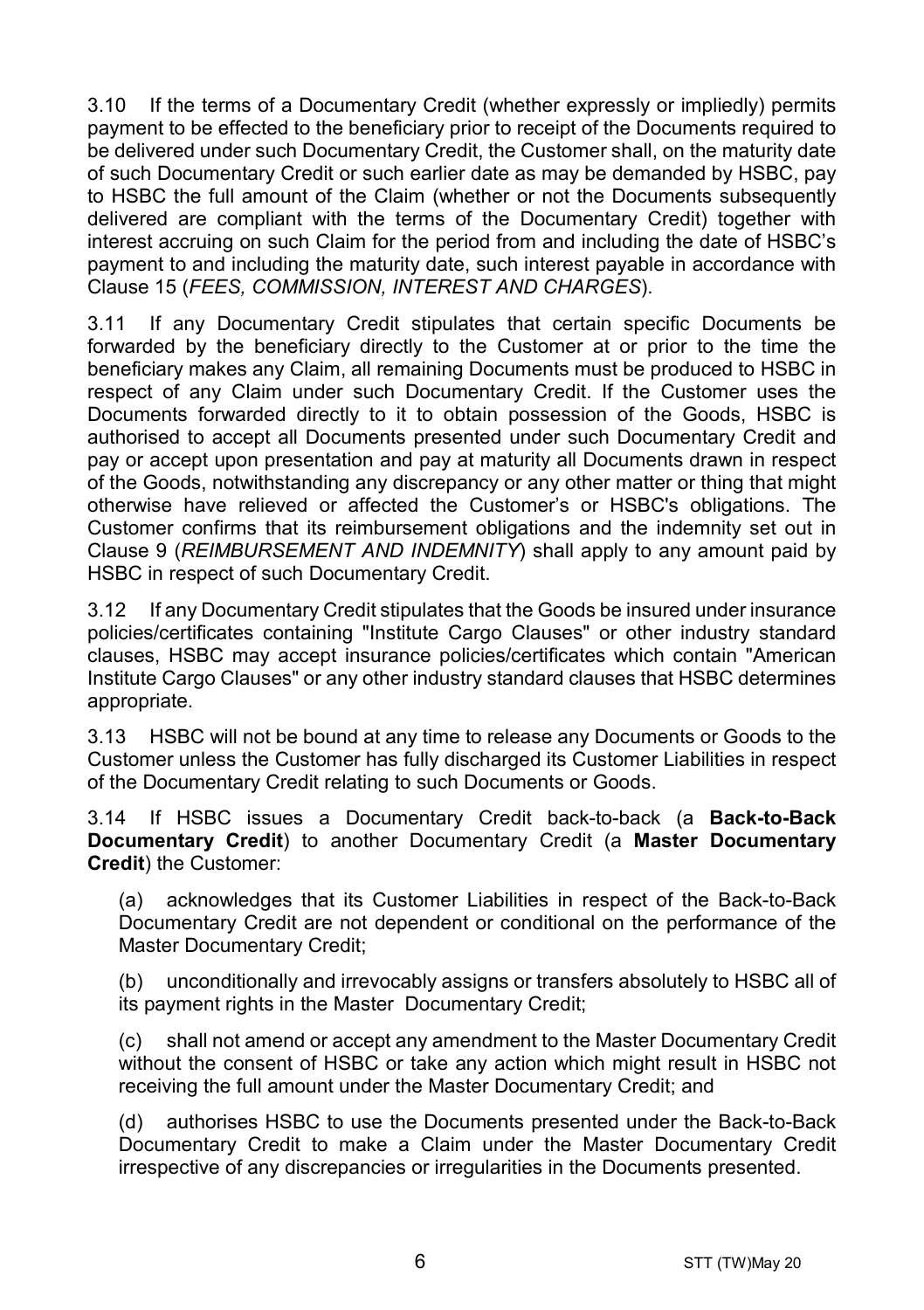3.15 HSBC is not obliged to notify the Customer of any incompatibility between the terms of a Back-to-Back Documentary Credit and the relevant Master Documentary Credit.

#### **Exports**

3.16 If HSBC confirms a Documentary Credit or SBLC (whether on a disclosed or undisclosed basis) and payment in full or part is not received by HSBC from the relevant issuing bank, the Customer is only required to reimburse HSBC for amounts not received if the non-payment was due to a Recourse Event. Such reimbursement by the Customer is payable immediately upon HSBC's demand together with any interest payable in accordance with Clause [15](#page-16-0) (*[FEES, COMMISSION, INTEREST](#page-16-0)  [AND CHARGES](#page-16-0)*) and the Customer shall reimburse HSBC for any loss or damage suffered by HSBC as a result of the non-payment.

3.17 HSBC will not be bound by a confirmation (whether on a disclosed or undisclosed basis) and will not be obliged to negotiate a Documentary Credit or SBLC if it is amended without HSBC's consent, the Documents presented do not fully comply with the terms of the Documentary Credit or SBLC, the original Documentary Credit or SBLC is different from the copy of the Documentary Credit or SBLC upon which HSBC based its confirmation, the Customer does not comply with any of its obligations under this Clause [3,](#page-3-0) or if payment in full or part is not received by HSBC (or cannot be accepted by HSBC) from the relevant issuing bank as a result of a Recourse Event.

3.18 If HSBC confirms a Documentary Credit or SBLC on an undisclosed basis, the Customer shall not make a presentation in respect of the Documentary Credit or SBLC to any person other than HSBC and shall promptly provide to HSBC the original Documentary Credit or SBLC, any operative documents and any amendments issued by the relevant issuing bank.

3.19 If HSBC confirms a Documentary Credit or SBLC (whether on a disclosed or undisclosed basis), the Customer:

(a) unconditionally and irrevocably assigns or transfers absolutely to HSBC all of its payment rights in such Documentary Credit or SBLC; and

(b) shall not take any action which might result in HSBC not receiving the full amount under the Documentary Credit or SBLC.

#### <span id="page-6-0"></span>**4. INSTRUMENTS**

4.1 The terms in this Claus[e 4](#page-6-0) apply to any SBLC, demand guarantee (including an avalisation, co-acceptance or acceptance of a Document), bond, counter-guarantee, counter-SBLC, or similar independent payment obligation (including any extension, renewal or amendment of the same)(each an **Instrument**) issued, confirmed or provided by HSBC.

4.2 The Customer:

(a) undertakes to examine the customer copy of each Instrument issued or entered into by HSBC in order to check its consistency with the relevant Application; and

(b) agrees to give immediate notice to HSBC of any objection to its contents.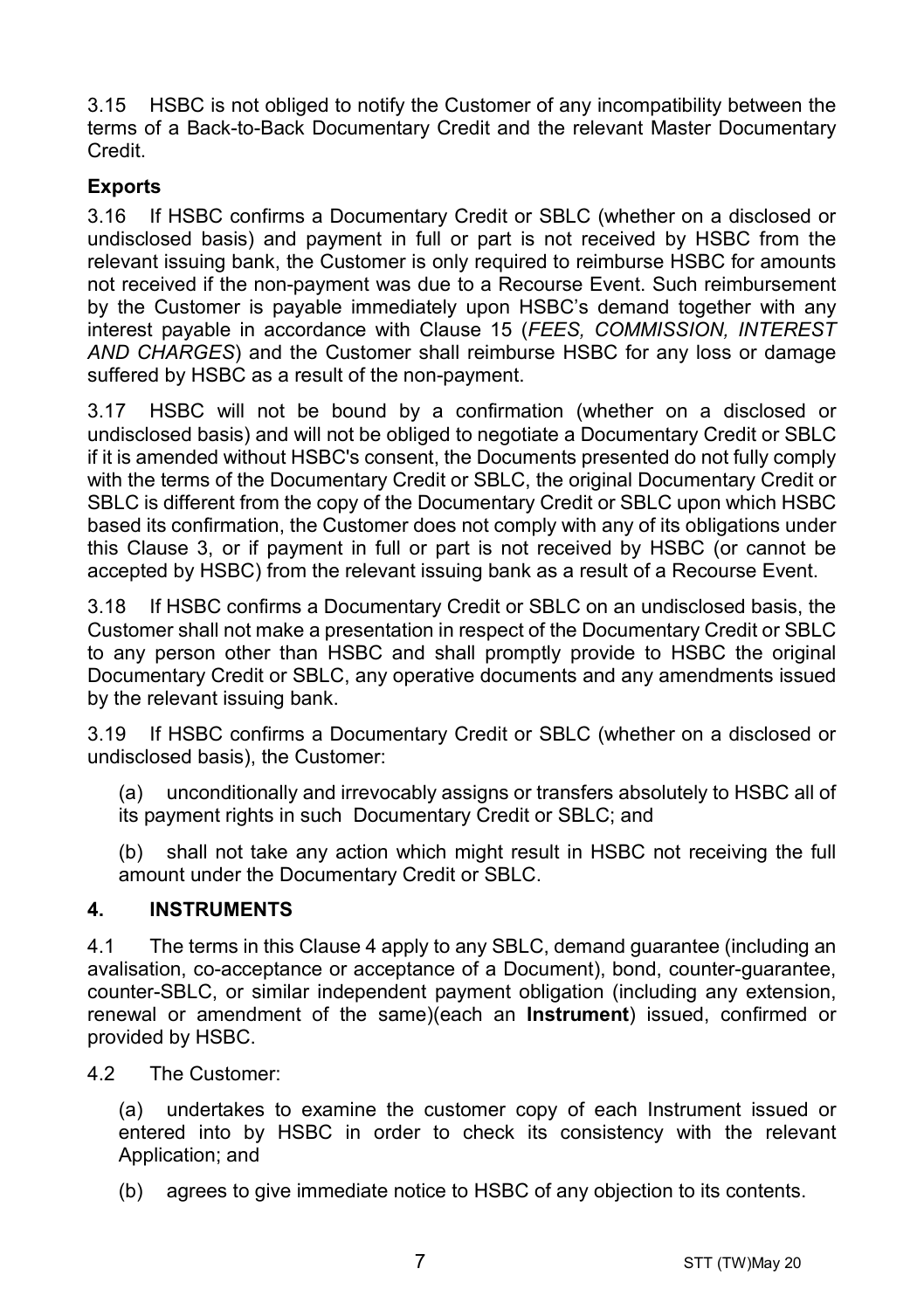4.3 HSBC is authorised to accept, pay or honour any Claim made under any Instrument which appears on its face to comply with its terms, without reference to or further authority from the Customer or any other party, and without enquiring whether any such Claim on HSBC has been properly made, notwithstanding that the validity of any such Claim, or the amount of it, may be in dispute. The Customer accepts any such Claim as conclusive evidence that HSBC was liable to pay or comply with it, and any payment made, or any steps taken by HSBC in good faith under or in connection with it, shall be binding upon the Customer.

4.4 The presentation of any documents under an Instrument shall be deemed to be in compliance with the terms of the Instrument if HSBC determines that they appear on their face to be in order and, taken as a whole, conform with the requirements of the Instrument. The Customer waives all claims against HSBC for any delay that may result in examining such documents or any failure to identify any discrepancies that may exist.

4.5 Notwithstanding any contrary instruction from the Customer, HSBC is entitled to reject any Claim which HSBC determines does not comply with the terms of the relevant Instrument. HSBC is not obliged to notify the Customer or to seek the Customer's waiver of any discrepancy before refusing the Claim. Where HSBC does seek a waiver in respect of any discrepancy, the taking of such action does not oblige HSBC to seek a waiver of discrepancy at any other time.

4.6 If HSBC notifies the Customer of a discrepancy with respect to a Claim and the Customer requests HSBC and/or its correspondent bank or its agent to:

- (a) effect payment under the Instrument, notwithstanding the discrepancy; or
- (b) countersign or issue any guarantee or indemnity covering the discrepancy,

the Customer confirms that its reimbursement obligations and the indemnity set out in Clause [9](#page-13-0) (*[REIMBURSEMENT AND INDEMNITY](#page-13-0)*) shall apply to such Claim and/or any such quarantee or indemnity.

4.7 HSBC may at any time amend or insert additional terms and conditions into an Instrument as HSBC may consider appropriate, provided that any such amendment or additional terms and conditions shall not increase the Customer Liabilities in relation to such Instrument. HSBC may, subject to the beneficiary's consent, cancel the whole or any unused balance of an Instrument.

4.8 Notwithstanding any instruction in an Application, HSBC may restrict the availability of any SBLC, or any advising or confirming, to its own offices or to any correspondent bank or agent of its choice and, in such case, HSBC may refuse to honour, or make payment for, any Document drawn or purporting to be drawn on any office, bank or other person other than such office, correspondent bank or agent.

4.9 If the terms of an SBLC (whether expressly or impliedly) permits payment to be effected to the beneficiary prior to receipt of the documents required to be delivered under such SBLC, the Customer shall, on the maturity date of such SBLC or such earlier date as may be demanded by HSBC, pay to HSBC the full amount of the Claim (whether or not the documents subsequently delivered are compliant with the terms of the SBLC) together with interest accruing on such Claim for the period from and including the date of HSBC's payment to and including the maturity date, such interest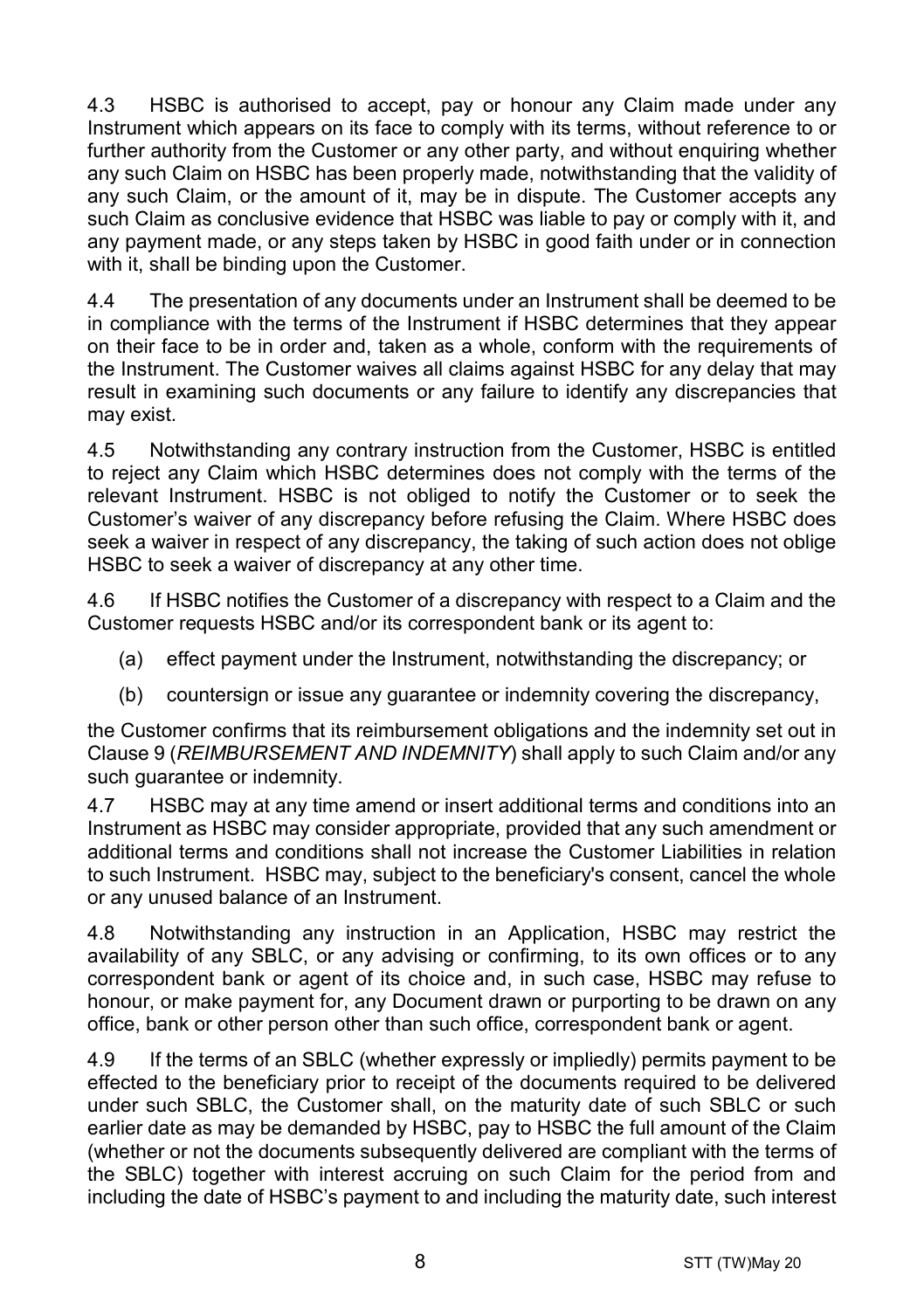payable in accordance with Clause [15](#page-16-0) (*[FEES, COMMISSION, INTEREST AND](#page-16-0)  [CHARGES](#page-16-0)*).

4.10 Notwithstanding the foregoing, if the Customer has requested HSBC to issue or arrange for the issuance of an Instrument by a correspondent bank for which a counter-guarantee or counter-SBLC must be issued by HSBC, HSBC may include such terms in the counter-guarantee or counter-SBLC that HSBC considers are required to support the issuance of such Instrument. Without limitation, the validity period and Claim period (if applicable) of the counter-guarantee or counter-SBLC shall be longer than the validity period and Claim period (if applicable) of the Instrument and other terms may be added to reflect the laws under which the Instrument is governed.

4.11 If any Instrument contemplates renewal or extension and the Customer does not advise HSBC at least 5 Business Days prior to the time required for HSBC to provide notice of cancellation as required by the Instrument, HSBC may renew or extend for an additional year or such other term as HSBC may so select. HSBC shall however be under no obligation to issue, extend or renew any Instrument and may at any time:

(a) cancel or revoke any Instrument without prior notice to or authorisation from the Customer if such Instrument or the beneficiary of such Instrument permits cancellation or revocation; or

(b) pay any Instrument without prior notice to or authorisation from the Customer if the Instrument or any relevant law permits or requires payment to be made if such Instrument is cancelled, withdrawn, not extended or not renewed.

4.12 Any cancellation, payment or revocation by HSBC of any Instrument at any time shall be without prejudice to the rights and obligations of HSBC and the Customer under these Terms.

4.13 Unless an Instrument expressly provides that the original Instrument must be presented to HSBC to support a Claim, HSBC may pay and/or comply with any Claim, whether or not the original of the Instrument is presented to HSBC.

4.14 Notwithstanding that the Customer may claim that an Instrument has been reduced, cancelled or terminated, HSBC may determine that, due to the governing law of the Instrument, it is has not been reduced, cancelled or terminated, or HSBC may determine that it is necessary to obtain or require the relevant beneficiary's confirmation of the reduction, release or discharge of HSBC's and/or any correspondent bank's liabilities under such Instrument. Subject to such determination, or until such confirmation is received by HSBC, such Instrument shall not be treated or deemed as reduced, cancelled or terminated.

## <span id="page-8-0"></span>**5. COLLECTIONS**

5.1 The terms in this Claus[e 5](#page-8-0) apply to any Collection transaction.

5.2 If HSBC is requested by the Customer to handle a Collection as the remitting bank, HSBC shall be under no obligation to make any payment to the Customer in respect of the Collection until HSBC has received full payment from the collecting or presenting bank.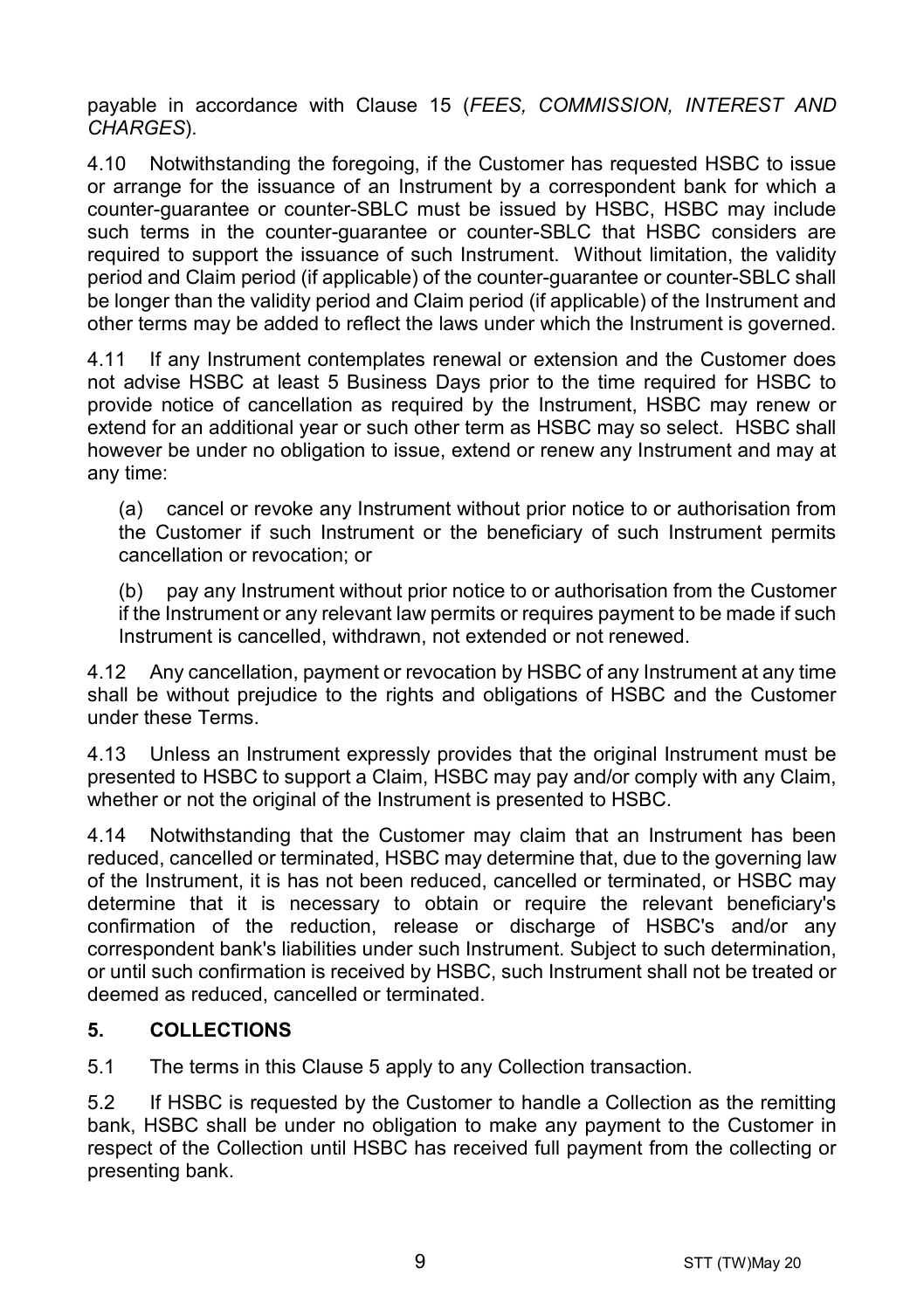5.3 HSBC is not obliged to check the Documents before sending them to the collecting or presenting bank.

5.4 HSBC is not obliged to check the Documents that it receives from a remitting bank.

#### <span id="page-9-0"></span>**6. FINANCE**

6.1 The terms in this Clause [6](#page-9-0) apply where HSBC Finances any Document or Documentary Credit.

6.2 Upon HSBC Financing a Document or Documentary Credit, the Customer unconditionally and irrevocably:

(a) transfers ownership of the Document or Documentary Credit to HSBC and undertakes to endorse the relevant Document in favour of HSBC (if not already endorsed in favour of HSBC as a condition to such Finance) and deliver the original endorsed Document to HSBC;

(b) assigns or transfers absolutely to HSBC all of its rights to receive the proceeds of such Documentary Credit or Document; and

(c) assigns or transfers absolutely to HSBC all of its rights, title and interest in the associated underlying receivable (and related rights and proceeds) (if any) arising from the underlying Trade Transaction,

and where the amount of the Finance was calculated by applying an advance rate to the face value of the Document or Documentary Credit, upon receipt by HSBC of any proceeds of that Document or Documentary Credit in excess of the amount of the Finance, HSBC shall pay those proceeds to the Customer (after deducting any outstanding Customer Liabilities).

6.3 If HSBC has Financed a Document or Documentary Credit and payment in full or part is not received by HSBC for any reason (or cannot, for any reason whatsoever, be accepted by HSBC) from the relevant issuing bank, confirming bank, collecting bank, presenting bank, drawee or obligor (as applicable), then unless otherwise agreed in writing by HSBC:

- (a) such Trade Service is provided with full recourse against the Customer; and
- (b) the Customer is required to reimburse HSBC for amounts not received.

Such reimbursement is payable immediately upon HSBC's demand together with any interest payable in accordance with Clause [15](#page-16-0) (*[FEES, COMMISSION, INTEREST](#page-16-0)  [AND CHARGES](#page-16-0)*) and the Customer shall reimburse HSBC for any loss or damage suffered by HSBC as a result of the non-payment.

6.4 If HSBC has agreed to Finance a Document or Documentary Credit on a nonrecourse basis and payment in full or part is not received by HSBC (or cannot be accepted by HSBC) from the relevant issuing bank, confirming bank, collecting bank, presenting bank, drawee or obligor (as applicable), the Customer is only required to reimburse HSBC for amounts not received if the non-payment was due to a Recourse Event. Such reimbursement is payable immediately upon HSBC's demand together with any interest payable in accordance with Clause [15](#page-16-0) (*[FEES, COMMISSION,](#page-16-0)*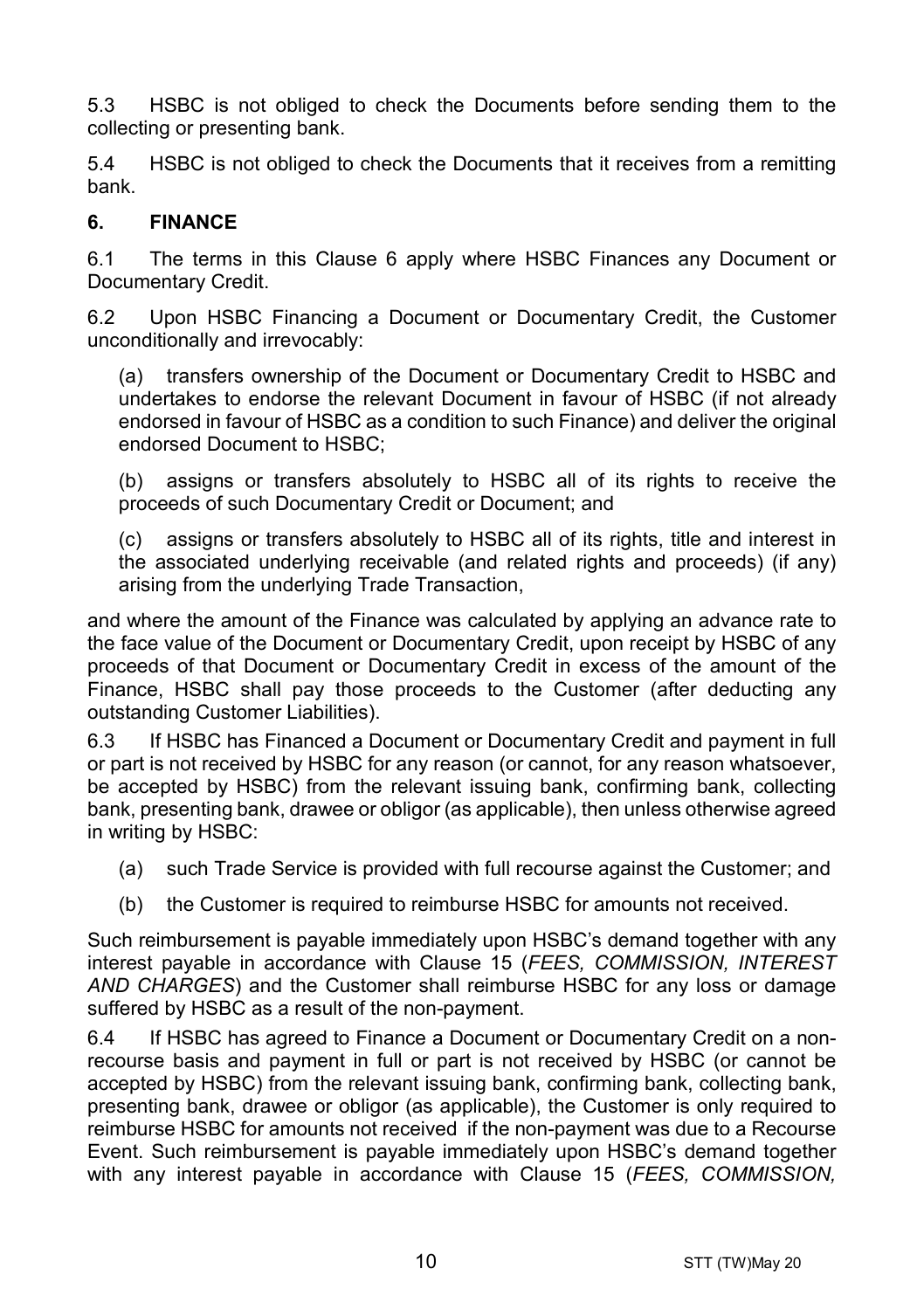*[INTEREST AND CHARGES](#page-16-0)*) and the Customer shall reimburse HSBC for any loss or damage suffered by HSBC as a result of the non-payment.

6.5 Where HSBC has Financed a Document or Documentary Credit, HSBC may at its discretion:

(a) take conditional acceptances and/or acceptances for honour and/or to extend the due date for payment in relation to any such Document or Documentary Credit;

(b) accept payment from any drawee or acceptor before maturity under rebate or discount;

(c) accept part payment before maturity and deliver a proportionate part of the Goods to any drawee or acceptor of such Document or Documentary Credit or the consignee of the related Goods;

(d) at the request of any drawee, delay presentation of such Document or Documentary Credit for payment or acceptance without affecting the liability of the Customer to HSBC in respect of such Document or Documentary Credit;

(e) give an indemnity against any loss arising from any discrepancies in order to obtain acceptance or payment of a Document and the Customer confirms that its reimbursement obligations and the indemnity set out in Clause [9](#page-13-0) (*[REIMBURSEMENT AND INDEMNITY](#page-13-0)*) shall apply to any such indemnity; and

(f) institute proceedings and take steps for the recovery from the acceptors or endorsers of any such Document or Documentary Credit of any amount due in respect of such Document or Documentary Credit, despite HSBC having debited the bank account of the Customer with the amount of such Document or Documentary Credit.

#### <span id="page-10-0"></span>**7. TRADE FINANCE LOANS**

7.1 The terms in this Claus[e 7](#page-10-0) apply to any Trade Finance Loans which HSBC may provide to the Customer from time to time.

7.2 Subject to the terms of any applicable Facility Agreement which may apply, any Trade Finance Loan which HSBC provides to the Customer shall be on an uncommitted basis and HSBC may terminate or cancel such Trade Finance Loan at any time without providing reasons to the Customer.

7.3 Interest shall accrue on the Trade Finance Loan and shall be payable in accordance with Clause [15](#page-16-0) (*[FEES, COMMISSION, INTEREST AND CHARGES](#page-16-0)*).

7.4 The Customer shall repay each Trade Finance Loan together with accrued interest and any outstanding fees, commissions, charges and expenses incurred by HSBC on demand unless HSBC agrees otherwise in writing. In any event the Customer shall repay a Trade Finance Loan no later than:

(a) its maturity date;

(b) if it is for financing goods or services, the date on which the Customer receives the proceeds of sale of those goods or services (in full or part); and/or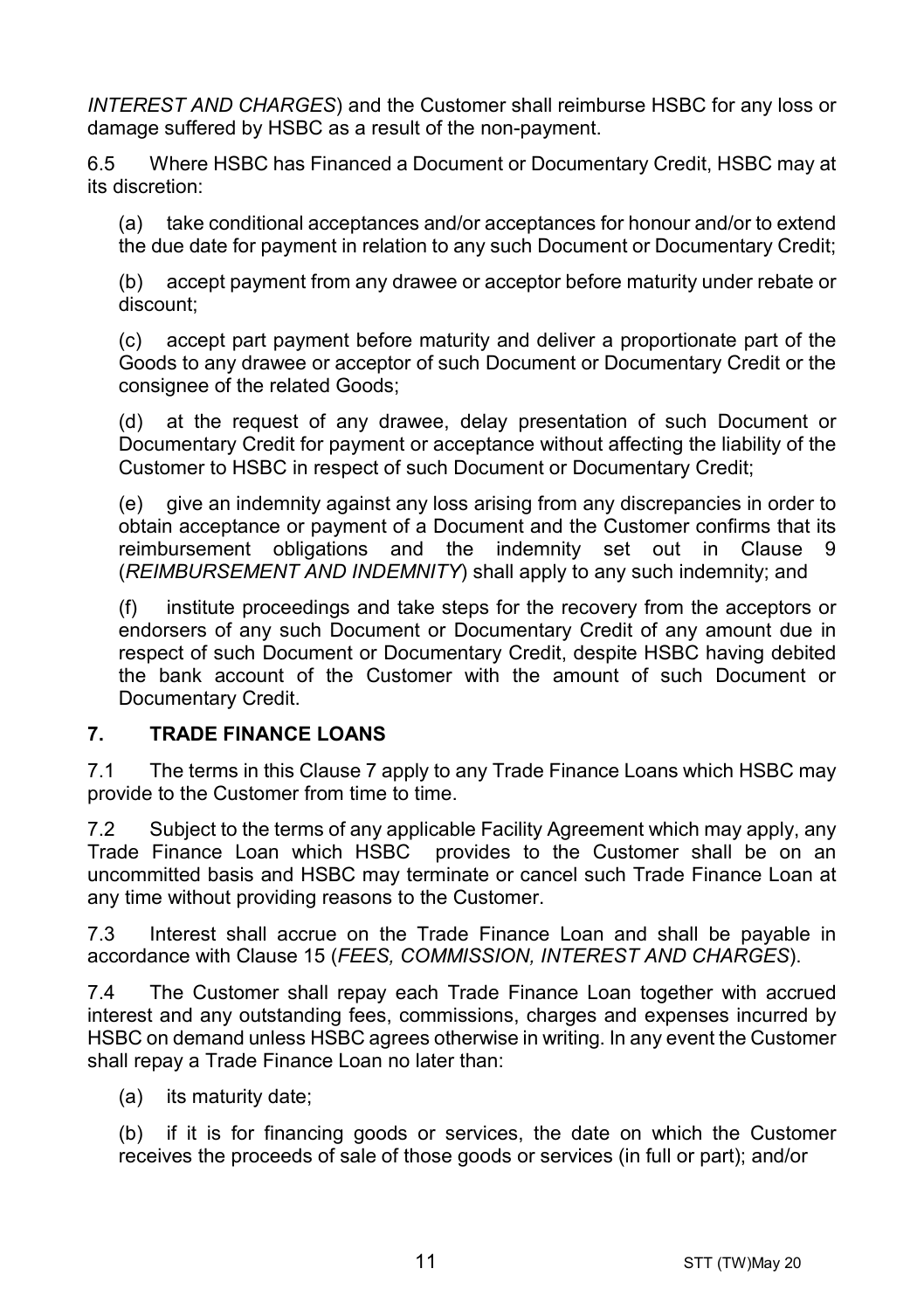(c) if it is for the financing of a debt owed to the Customer, the date on which the Customer receives payment of the debt (in full or part),

and, upon the request of HSBC, the Customer will arrange for all monies payable to the Customer under or in connection with the relevant Trade Transaction to be paid directly to a bank account as specified by HSBC to be used towards the repayment of that Trade Finance Loan and any other outstanding Customer Liabilities.

7.5 If a Trade Finance Loan is due for repayment on a day when the Customer is entitled to make a drawing under another Trade Finance Loan, HSBC may require:

(a) the amount of the Trade Finance Loan that is to be repaid to be deducted from the amount of the drawing to be made; and

(b) only the difference in amounts (if any) to be paid to the Customer.

7.6 Where the Customer requests a Trade Finance Loan and it is to be backed by a Documentary Credit or a confirmed purchase order, pro-forma invoice or such other supporting document specified in the Application, the Customer shall, at or before the time when the Customer submits the Application for that Trade Finance Loan, lodge with HSBC the original Documentary Credit (including all amendments (if any)) or a copy of the confirmed purchase order, pro-forma invoice or other such supporting document referred to in the Application (as applicable), in each case in the format required by HSBC (the **Supporting Document**).

7.7 Where HSBC provides to the Customer a Trade Finance Loan backed by a Supporting Document, the Customer shall:

(a) only use the proceeds of that Trade Finance Loan for the purpose of purchasing, producing, processing, manufacturing, storing, insuring and/or preparing for the sale or shipment of the Goods referred to in the Supporting Document;

(b) not accept any amendment to or cancellation of the Supporting Document without HSBC's prior written consent;

(c) promptly notify HSBC if the value of the relevant Goods or the proceeds due under the Supporting Document at any time falls below the amount of the Trade Finance Loan;

(d) promptly notify HSBC if the relevant Goods are not shipped in accordance with the terms of the Supporting Document;

(e) where the Supporting Document is a Documentary Credit, present all Documents to HSBC in strict compliance with the terms and conditions of the Documentary Credit before the expiry of the time limit(s) prescribed in the Documentary Credit; and

where the Supporting Document is not a Documentary Credit, promptly following shipment of the relevant Goods, provide HSBC with the invoice and other documents evidencing that the relevant Goods have been supplied to the relevant buyer in accordance with the terms and conditions of the relevant sales contract.

7.8 Where HSBC provides to the Customer a Trade Finance Loan backed by a Documentary Credit and HSBC presents the required Documents to the issuing bank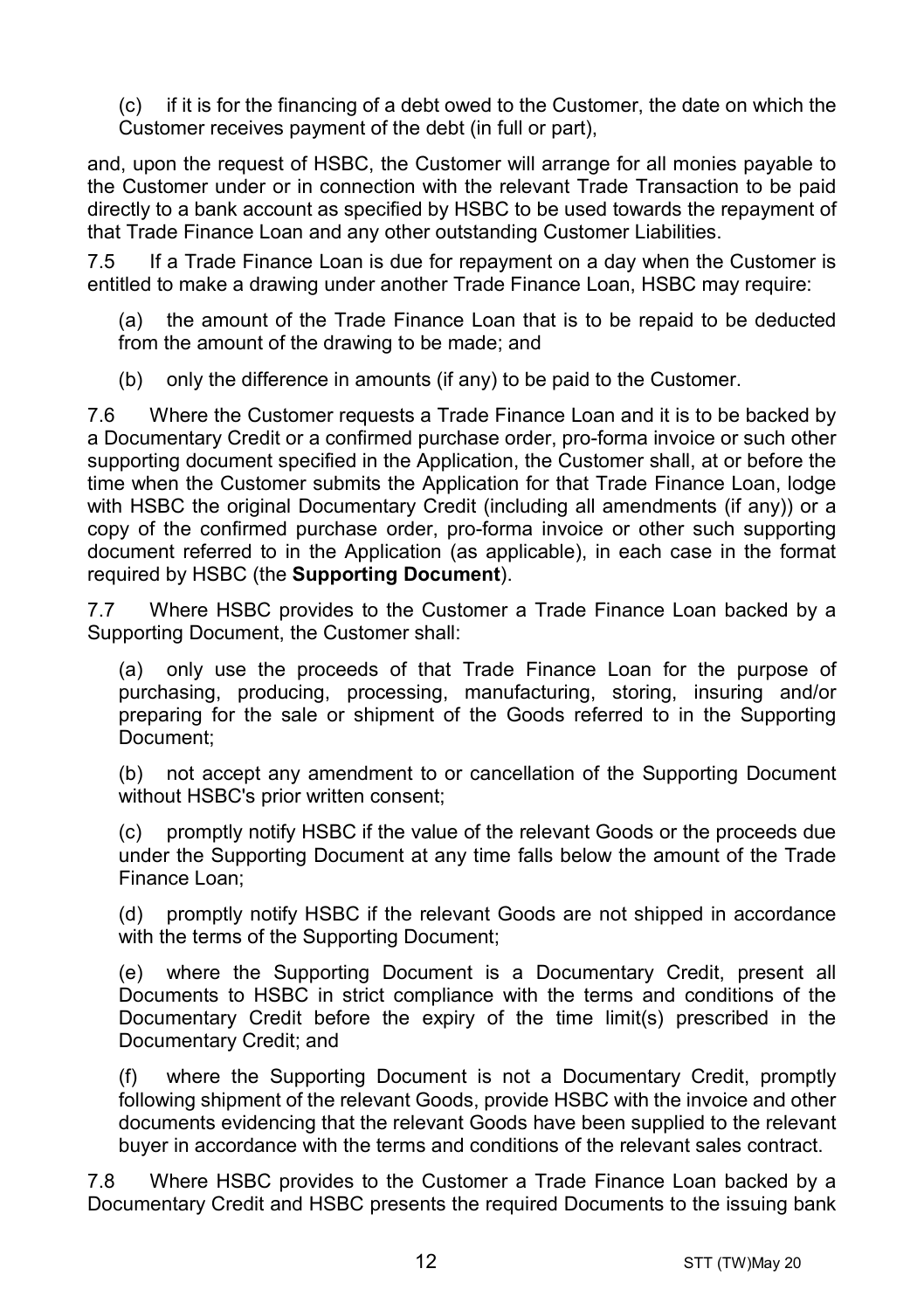for payment or approval and/or HSBC Finances that Documentary Credit or any Document presented under that Documentary Credit, HSBC is authorised to apply the proceeds of the Documentary Credit or the amount of the Finance towards the repayment of that Trade Finance Loan and any other outstanding Customer Liabilities (including accrued interest).

#### <span id="page-12-0"></span>**8. APPLICATIONS FOR RELEASE OF GOODS, SHIPPING GUARANTEES AND LETTERS OF INDEMNITY**

8.1 The terms in this Clause [8](#page-12-0) apply to any Application for the release of Goods, shipping guarantee or letter of indemnity.

8.2 If the Customer requests HSBC to sign or countersign any letter of indemnity or shipping guarantee or (as the case may be) sign, endorse or release any air waybill, bill of lading, parcel post receipt or delivery order (collectively, the **Transport Documents**) to facilitate the release of Goods:

(a) HSBC is authorised (but not obliged):

(i) to honour any Claim (including the acceptance of any Document presented) made under any Documentary Credit, Collection or Document relating to any released Goods and to pay the invoiced amount of the Goods or the value of the Goods (whichever is higher) without examining any of the presented Documents and whether or not aware of any discrepancies; and

(ii) to utilise any Transport Documents in HSBC's possession for the redemption of any letter of indemnity or shipping guarantee; and

(b) the Customer shall promptly accept any Document presented for the payment of the relevant Goods (whether discrepant or not) and shall indemnify HSBC and each other Indemnified Party in accordance with Clause [9.2](#page-13-1) (*[REIMBURSEMENT](#page-13-0)  [AND INDEMNITY](#page-13-0)*).

8.3 Goods and/or Documents are released to the Customer for the purpose of taking delivery of and selling the Goods.

8.4 HSBC may compromise, settle, pay or resist any Claim arising from or in connection with the issuance of any letter of indemnity or shipping guarantee or HSBC signing, endorsing or releasing any Transport Document in such manner as HSBC determines appropriate, without releasing the Customer's obligation and liability to reimburse and indemnify HSBC hereunder.

8.5 The Customer shall redeem and deliver each letter of indemnity or shipping guarantee (if any) to HSBC for cancellation immediately upon receipt of the relevant original Transport Documents.

8.6 The Customer agrees that its Customer Liabilities in respect of a letter of indemnity or shipping guarantee shall continue and shall not be reduced until such letter of indemnity or shipping guarantee has been returned to HSBC and HSBC has been released from all its liabilities under such letter of indemnity or shipping guarantee.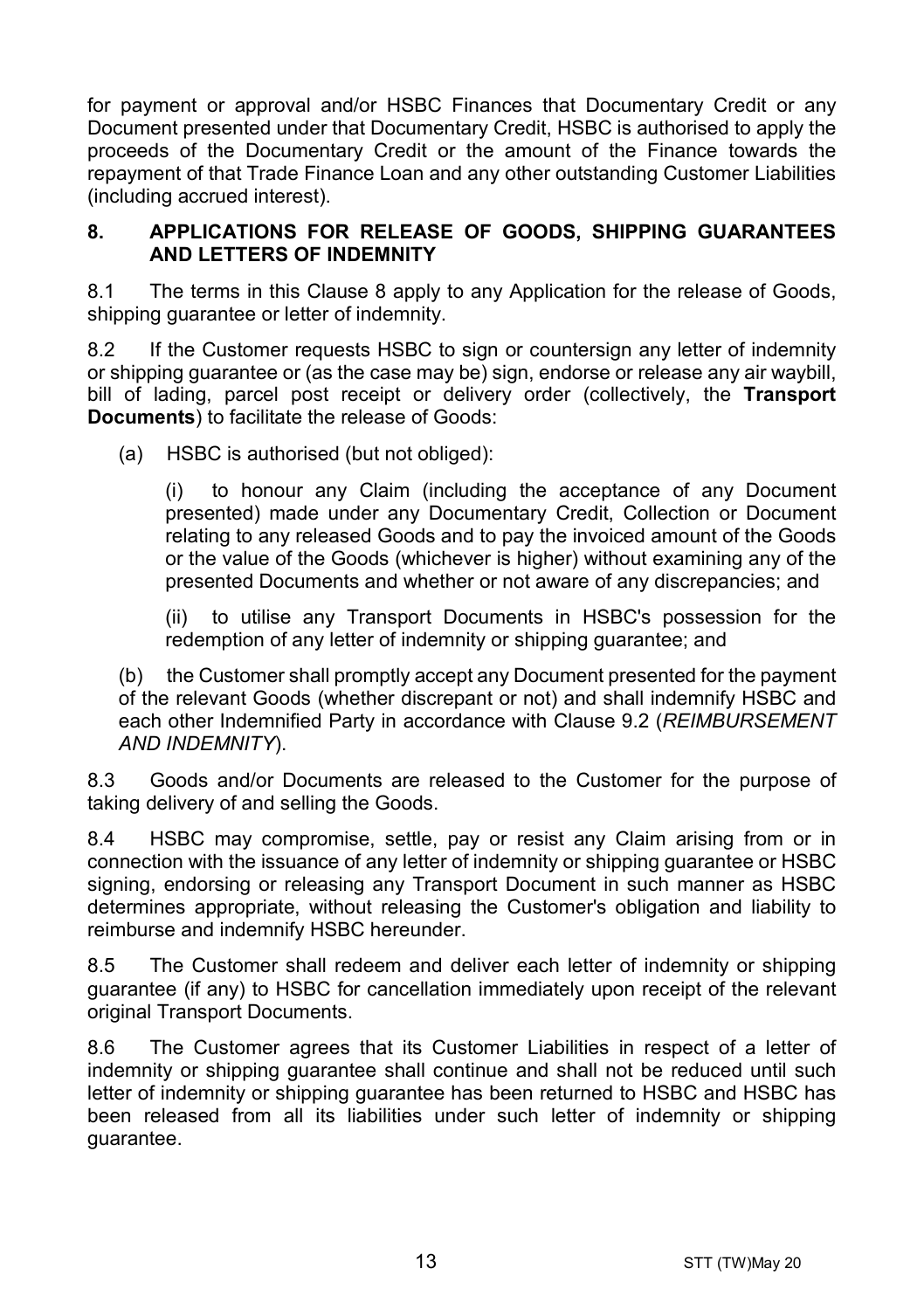# **SECTION 2 – REIMBURSEMENT, INDEMNITY AND OTHER RIGHTS**

## <span id="page-13-0"></span>**9. REIMBURSEMENT AND INDEMNITY**

9.1 The Customer shall upon demand reimburse or pay to HSBC all sums paid (in whatever manner) or due to be paid by HSBC to any person in respect of any Trade Service and shall upon demand pay to HSBC all sums owing at any time by the Customer to HSBC including any principal, interest, commissions, fees, Increased Costs, taxes, customs duties and charges in respect of such Trade Services and any costs and expenses incurred by HSBC in connection with providing such Trade Services.

<span id="page-13-1"></span>9.2 The Customer shall indemnify HSBC, each HSBC Group member, and their officers, employees and delegates (each, an **Indemnified Party**) on demand against all direct, indirect and consequential liabilities and losses, payments, damages, demands, claims, expenses and costs (including legal fees and fees, claims, demands and liabilities from a beneficiary or any other person on a full indemnity basis), proceedings, actions and other consequences (collectively, the **Losses**) which any Indemnified Party may suffer, sustain or incur under or in connection with any Trade Service and the enforcement of its rights under these Terms (except where any such Loss is caused by the Indemnified Party's fraud, gross negligence or wilful misconduct). The Customer shall on demand pay to the Indemnified Party the full amount of the Losses.

9.3 The Customer shall, upon request by any Indemnified Party, forthwith appear and defend at the Customer's own cost and expense any action which may be brought against such Indemnified Party in connection with any Trade Service and to provide such assistance as such Indemnified Party may reasonably require.

9.4 HSBC may, at any time and without notice, debit from any bank account which the Customer holds with any HSBC Group member, or deduct from any proceeds held or received by HSBC which are due to the Customer, any Customer Liabilities outstanding at that time (even if such debit or deduction would cause the relevant bank account to become overdrawn).

9.5 The indemnities contained in these Terms shall not be in any way discharged or diminished, nor shall the liability of the Customer be affected by reason of HSBC or any person from time to time, varying, realising or releasing any of the same, or granting any time, indulgence or concession or compounding with any person, or concurring in accepting or varying any compromise, arrangement or settlement, or omitting to claim or enforce payment, or determining, varying, reducing or extending the terms of any Trade Service, or by anything done or omitted which, but for this provision, might operate to discharge or otherwise exonerate the Customer.

## <span id="page-13-2"></span>**10. CASH COLLATERAL**

10.1 The Customer shall upon demand pay to such bank account as HSBC may direct cash cover in an amount sufficient to cover the Customer Liabilities or such lesser amount if agreed by HSBC (such amount paid, being **Cash Collateral**).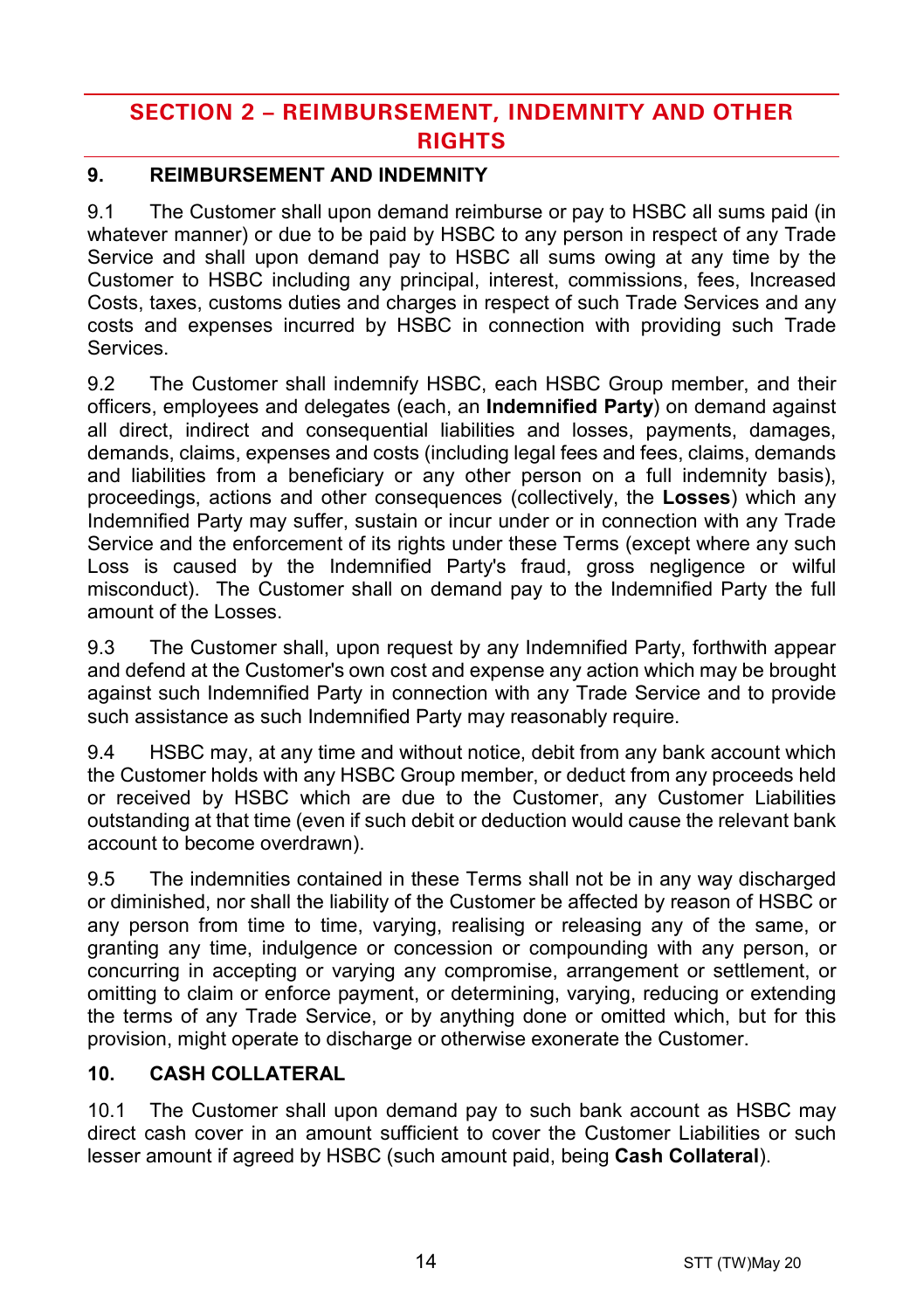10.2 If required by HSBC, the Customer will grant to HSBC, in form and substance satisfactory to HSBC, a security interest which is customary in the Governing Jurisdiction in respect of the bank account and such Cash Collateral, and the Customer shall undertake any filing, registration, recording or enrolment of such security interest for it to be perfected and enforceable against the Customer and shall pay any related fees.

10.3 HSBC may, at any time without notice or demand, apply (whether by way of set-off, transfer or otherwise) any or all Cash Collateral towards the payment of any Claim, the repayment of any Trade Finance Loan and/or the satisfaction of any or all other Customer Liabilities.

10.4 Unless HSBC otherwise agrees:

(a) Cash Collateral shall not constitute a debt owed by HSBC to the Customer or any other person and shall not be repayable or refundable (in whole or in part) by HSBC to the Customer or any other person, in each case, until and unless HSBC is satisfied that all the Customer Liabilities have been unconditionally and irrevocably paid and discharged in full; and

(b) no interest shall accrue on Cash Collateral.

10.5 The Customer shall not create or permit to subsist any mortgage, charge, pledge, lien or other security interest or encumbrance over the Cash Collateral, or any bank account in which such Cash Collateral is held (except for any security in favour of HSBC) or assign, transfer or otherwise deal with the same.

#### <span id="page-14-0"></span>**11. PLEDGE**

11.1 The Customer will pay to HSBC on demand all Customer Liabilities.

11.2 The Customer hereby, to the extent permissible, pledges to HSBC as a continuing security for the Customer Liabilities all Documents and Goods which are at any time in actual or constructive possession or control of HSBC or held on trust for, or to the order of, HSBC whether for custody, collection, security, the making of a Claim or any other reason and whether or not in the ordinary course of banking business and whether in the Governing Jurisdiction or elsewhere.

11.3 To the extent required by HSBC, the Customer shall do all acts (including entering into such further documents) to create, evidence and give the full effect of a pledge over the Documents and Goods as security for the Customer Liabilities.

11.4 If, in the Governing Jurisdiction a pledge (or its equivalent) is required to be registered, filed or otherwise publicly recorded for it to be enforceable, upon request of HSBC the Customer shall take all reasonable action to so register, file and/or record such pledge (including making payment of any related fees).

11.5 Any restriction on the right of consolidating securities shall not apply to the pledge under this Clause [11.](#page-14-0)

11.6 The risk in any Documents and Goods pledged shall remain with the Customer and neither HSBC nor any other HSBC Group member shall be responsible for any loss or damage or depreciation in value of any Documents or Goods held by HSBC as security.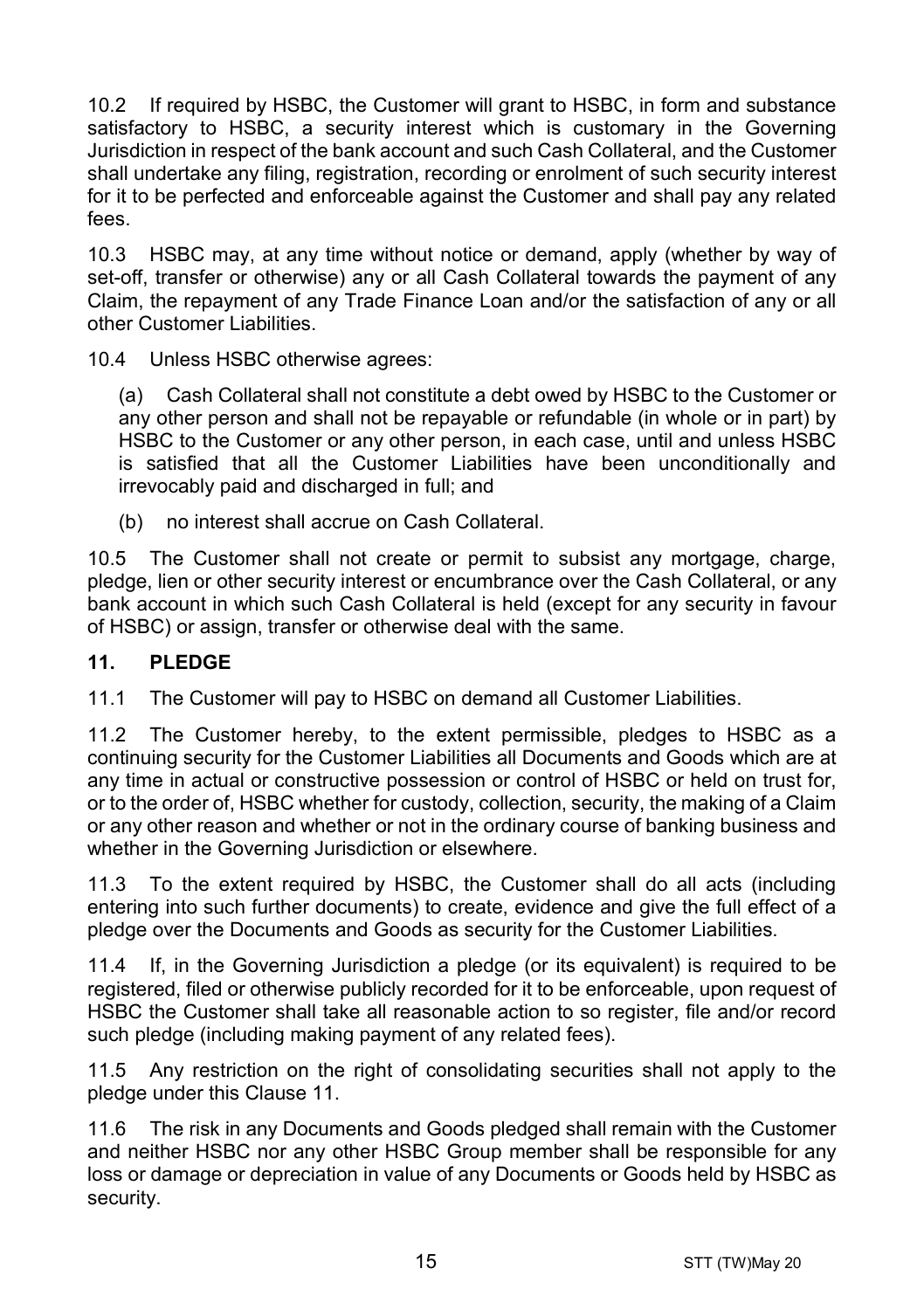11.7 If:

(a) the Customer fails to pay any Customer Liabilities when due or demanded;

(b) the Customer does not comply with any other provision of these Terms;

(c) any representation made by the Customer under these Terms is or proves to have been incorrect when made or deemed to have been made:

(d) the Customer is unable or admits inability to pay its debts as they fall due or the Customer is or is deemed to be insolvent or bankrupt under the laws of its jurisdiction of establishment and/or incorporation (as applicable); or

(e) the Customer enters into or becomes subject to a reorganisation, a composition or other arrangement with one or more creditors, a winding-up, or any other form of bankruptcy or insolvency process or proceeding,

HSBC may enforce its pledge and may, without demand, notice, legal process or any other action with respect to the Customer or any other person, realise, sell, negotiate or otherwise dispose of all or some of the Documents and the Goods at any time and in any way which it deems expedient free from any restrictions and claims and HSBC shall not be liable for any loss arising out of such realisation, sale, negotiation or disposal.

11.8 All monies received, recovered or otherwise realised by HSBC following the enforcement of the pledge may be credited to a separate interest-bearing suspense account for so long as HSBC determines in order to preserve HSBC's rights towards discharge of the whole of the Customer Liabilities.

#### **12. TRUST RECEIPTS**

12.1 Whilst any Customer Liabilities remain outstanding in respect of any Trade Service provided in relation to any Documents or Goods, if any such Documents or Goods are held by or released to the Customer or to its order, the Customer:

(a) will hold such Documents and Goods (and the proceeds of sale and/or any insurance) on trust for HSBC (or, if a trust is not recognised and enforceable, hold to the order of HSBC) exclusively for the purpose agreed between HSBC and the Customer from time to time in respect of the Trade Service being provided;

(b) will keep such sale and/or insurance proceeds, and store such Goods, separate from any other property of the Customer and capable of being identified;

(c) confirms that such Documents and Goods will continue to be subject to the pledge in Claus[e 11](#page-14-0) (*[PLEDGE](#page-14-0)*) but at the risk of the Customer;

(d) will, at the request of HSBC, execute and deliver to HSBC trust receipts in form and substance satisfactory to HSBC together with any other documentation HSBC may require;

(e) will comply promptly and fully with any instructions or request which HSBC may give to the Customer in relation to such Documents and Goods;

(f) will, upon receipt, promptly pay to HSBC the proceeds of sale and/or insurance of the Goods; and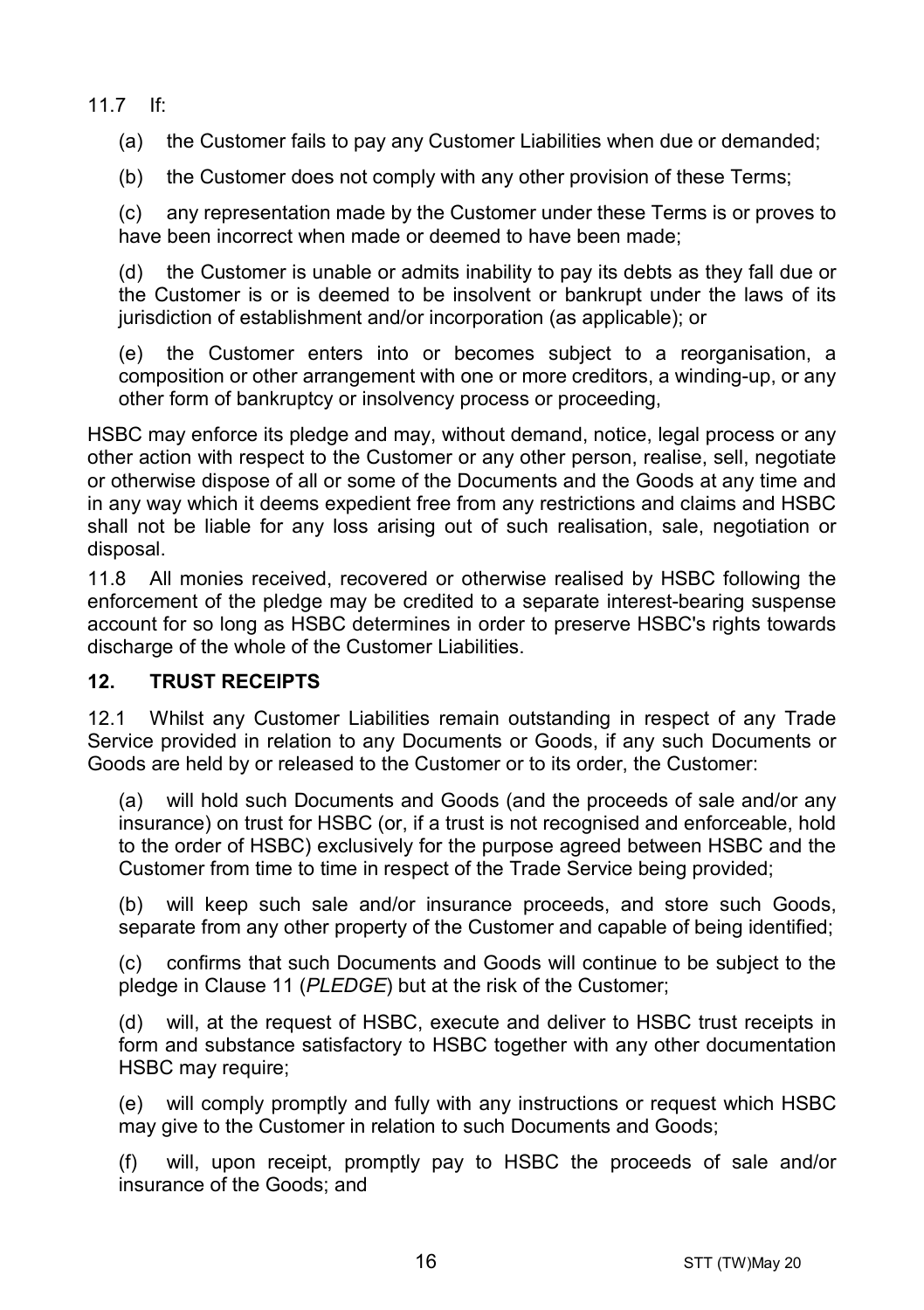- (g) acknowledges that HSBC may at any time take possession and dispose of
- the Goods, Documents and/or sale and/or insurance proceeds of the Goods.

## **13. SET-OFF**

13.1 HSBC may, at any time and without notice, combine or consolidate all the bank accounts of the Customer held with HSBC and/or set-off any Customer Liabilities against any obligation owed by HSBC to the Customer (including in respect of any Cash Collateral, or proceeds received or held by HSBC), regardless of the place of payment, booking branch or currency of either obligation.

13.2 To effect any set-off HSBC may convert to a currency any amount which is in a different currency at the relevant Exchange Rate.

13.3 If any Customer Liabilities are unliquidated or unascertained, HSBC may apply or set off an amount estimated by it in good faith to be the amount of that liability.

## **14. SUPPLEMENTARY RIGHTS**

14.1 HSBC's rights under these Terms are to be in addition to and are not to be in any way prejudiced or affected by any one or more other indemnities, guarantees, securities or other obligations which HSBC may now or subsequently hold whether from the Customer or any other person.

14.2 HSBC may enforce its rights under these Terms or in respect of any other indemnities, guarantees, securities or other obligations which HSBC may now or subsequently hold whether from the Customer or any other person in any order it chooses and the Customer waives any rights it may have which provide otherwise.

# **SECTION 3 – FEES AND PAYMENTS**

## <span id="page-16-0"></span>**15. FEES, COMMISSION, INTEREST AND CHARGES**

15.1 Unless otherwise agreed in writing with the Customer:

(a) fees and other charges (other than interest and commission) shall be payable by the Customer to HSBC in respect of each Trade Service at the rates, in the amounts, and at the times agreed in the relevant Application, Facility Agreement or Tariff Book or as otherwise in accordance with HSBC's standard practices;

(b) interest shall be payable by the Customer to HSBC upon demand in respect of any Trade Finance Loan or Finance, shall accrue on the amount of such Trade Finance Loan or Finance for the period from the date HSBC provides such Trade Finance Loan or Finance to the date such Trade Finance Loan or Finance is repaid or settled in full, and shall be calculated by reference to the rates agreed in the relevant Application, Facility Agreement or Tariff Book or as otherwise in accordance with HSBC's standard practices;

(c) interest shall be payable by the Customer to HSBC upon demand in respect of any Claim paid by HSBC, shall accrue on the amount of the Claim for the period from the date HSBC pays such Claim to the date the Customer Liabilities resulting from such Claim are reimbursed in full, and shall be calculated by reference to the rates agreed in the relevant Application, Facility Agreement or Tariff Book or as otherwise in accordance with HSBC's standard practices; and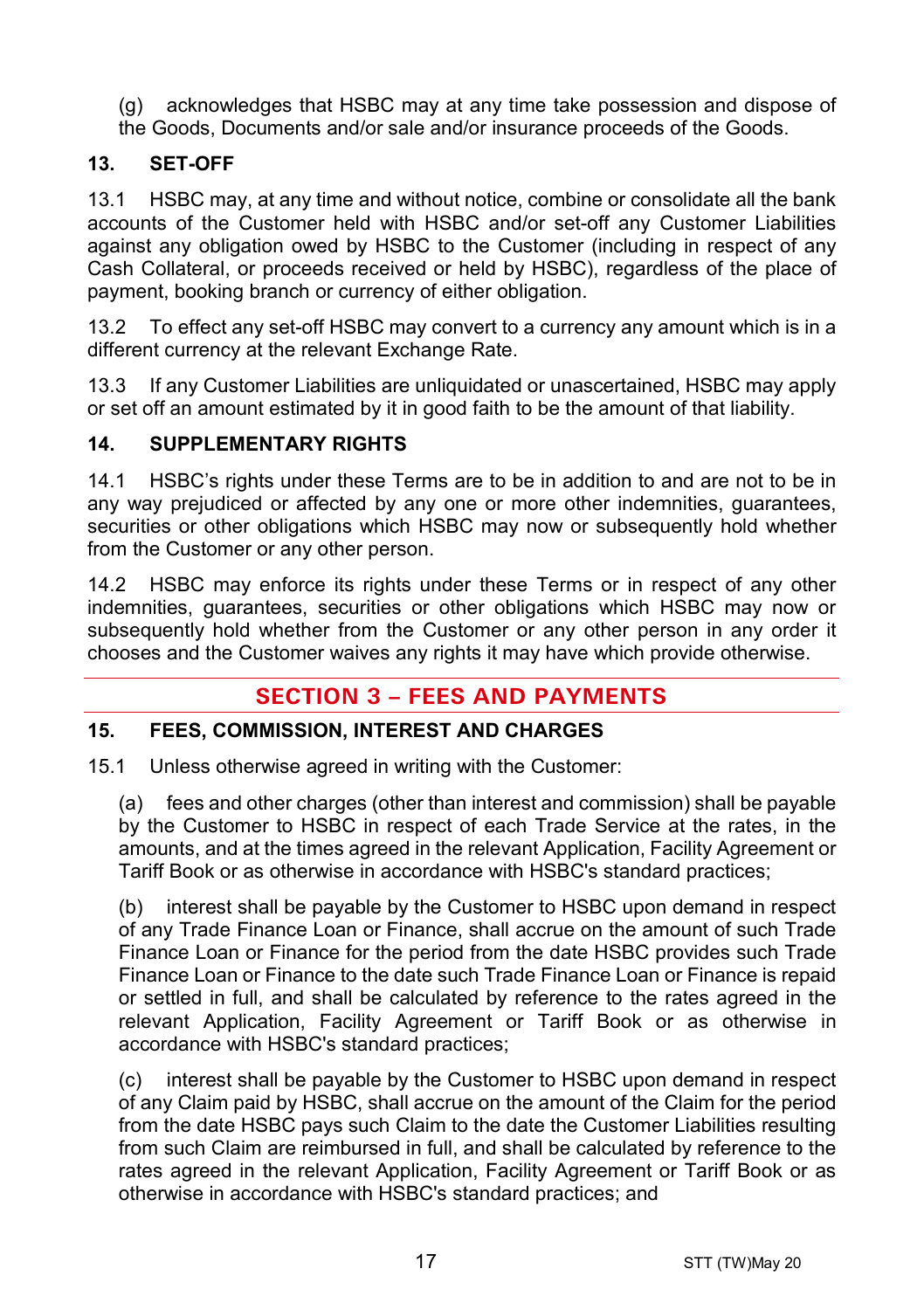(d) commission shall be payable by the Customer to HSBC upon demand in respect of any Documentary Credit or Instrument and shall be calculated by reference to the face value of such Documentary Credit or Instrument and the rates agreed in the relevant Application, Facility Agreement or Tariff Book or as otherwise in accordance with HSBC's standard practices.

15.2 Any fee, interest or commission accruing in respect of a Trade Service will accrue from day to day and is calculated on the basis of the actual number of days elapsed and a year of 365 days or, in any case where the market practice in the relevant Governing Jurisdiction differs, in accordance with that market practice.

15.3 Any fee, commission, interest or charge payable by the Customer to HSBC is non-refundable.

15.4 If the Customer fails to pay any amount payable by it under these Terms on its due date, default interest shall accrue on the overdue amount from the due date up to the date of actual payment (both before and after judgment) at the rate agreed in the relevant Application, Facility Agreement or Tariff Book or as otherwise in accordance with HSBC's standard practices.

#### **16. PAYMENTS**

16.1 Payments by the Customer shall be made to HSBC in immediately available, freely transferable, cleared funds and as specified by HSBC, without any set-off, counterclaim, withholding or conditions of any kind unless compelled by law.

16.2 All amounts paid or payable to HSBC in respect of any Trade Service are expressed on a Tax-exclusive basis. The Customer must pay any relevant Tax (as necessary) on any amount that the Customer is required to pay HSBC.

16.3 If any deduction or withholding is required by law (including on account of any Tax), the Customer must:

(a) increase the sum payable so that, after making the minimum deduction or withholding required, HSBC will receive and be entitled to retain a net sum at least equal to the sum that HSBC would have received had that deduction or withholding not been made; and

(b) within 30 days of such payment, forward to HSBC the confirmation in writing from the relevant tax authority evidencing receipt by the relevant tax authority of that deduction or withholding.

16.4 Unless HSBC agrees otherwise, each payment by the Customer to HSBC shall be made in the currency of the relevant Customer Liability for which that payment is being made and the Customer waives any right it may have in any jurisdiction to pay such payment in another currency. If HSBC receives a payment from the Customer or any other person in a currency which is not the currency in which that payment was due or if any Cash Collateral needs to be converted into another currency so that HSBC may apply it to satisfy any outstanding Customer Liabilities in another currency, HSBC shall undertake that conversion using the relevant Exchange Rate (or, if applicable, pursuant to the terms of any hedging agreement that the Customer and HSBC may have entered into for these purposes). Where HSBC undertakes any currency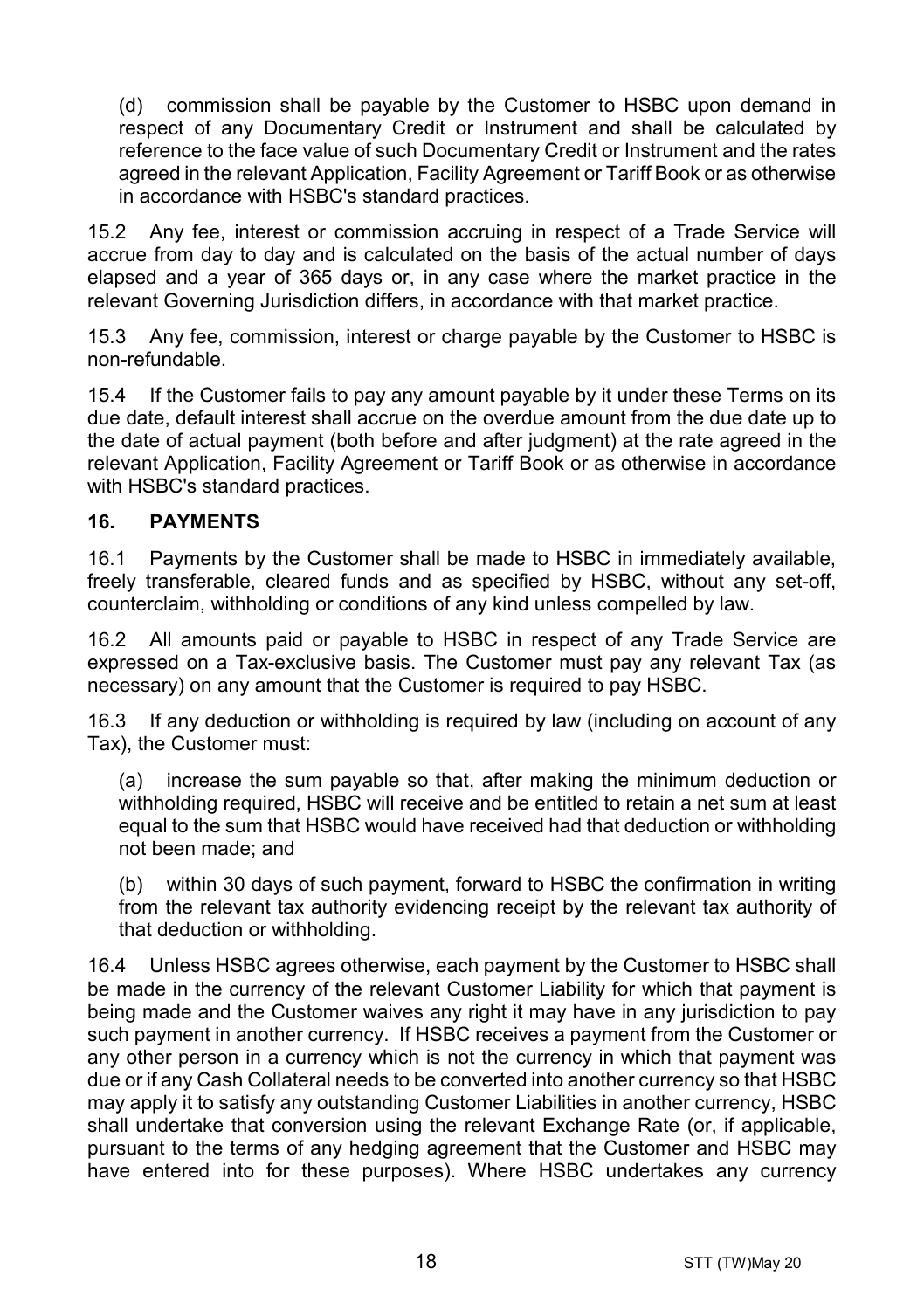conversion permitted by these Terms, the Customer shall indemnify HSBC for any cost, loss or liability incurred by HSBC in undertaking the conversion.

16.5 If any payment due from the Customer, or any order, judgment or award given or made in relation to any payment due from the Customer, has to be converted into another currency for the purpose of making or filing a claim or proof against the Customer or any other person, or obtaining or enforcing an order, judgment or award, the Customer shall indemnify HSBC against any cost, loss or liability arising out of or as a result of the conversion.

16.6 Any notice from, or determination by, HSBC of a rate or amount under these Terms, a Trade Service or any document referred to in these Terms shall (unless it contains an obvious error) be conclusive evidence of that rate or amount. In any legal proceedings connected with these Terms and/or a Trade Service, the account entries of HSBC are prima facie evidence of the matters to which they relate.

16.7 Any moneys paid to HSBC in respect of the Customer Liabilities may be applied in or towards satisfaction of the same or credited to a separate suspense account for so long as HSBC determines in order to preserve HSBC's rights towards discharge of the whole of the Customer Liabilities.

16.8 Moneys received by HSBC shall be applied by it (unless otherwise mandatorily required by law):

(a) first, in discharging all costs, fees and expenses (including legal fees) owing by the Customer to HSBC;

(b) second, in or towards the discharge of any interest or other amounts (not being principal) owing to HSBC; and

(c) thirdly in or towards the discharge of any principal owing by the Customer to HSBC.

16.9 If any moneys paid to HSBC in respect of the Customer Liabilities are required to be repaid by virtue of any law relating to insolvency, bankruptcy or liquidation or for any other reason, HSBC may enforce these Terms and the relevant Trade Service as if such moneys had not been paid.

16.10 Any sums that would fall due on a day other than a Business Day will be due on the next Business Day. In such event, interest and commission calculations will be adjusted accordingly.

16.11 If any amount to be paid by the Customer to HSBC in connection with a Trade Service is calculated by reference to a published benchmark interest rate (such as a central bank reference rate) and that rate is less than zero per cent at the time of calculation, such rate shall be deemed to be zero per cent.

## **SECTION 4 – REPRESENTATIONS, UNDERTAKINGS AND SANCTIONS**

#### **17. REPRESENTATIONS AND WARRANTIES**

17.1 In addition to other representations and warranties made by the Customer to HSBC, the Customer represents and warrants to HSBC that: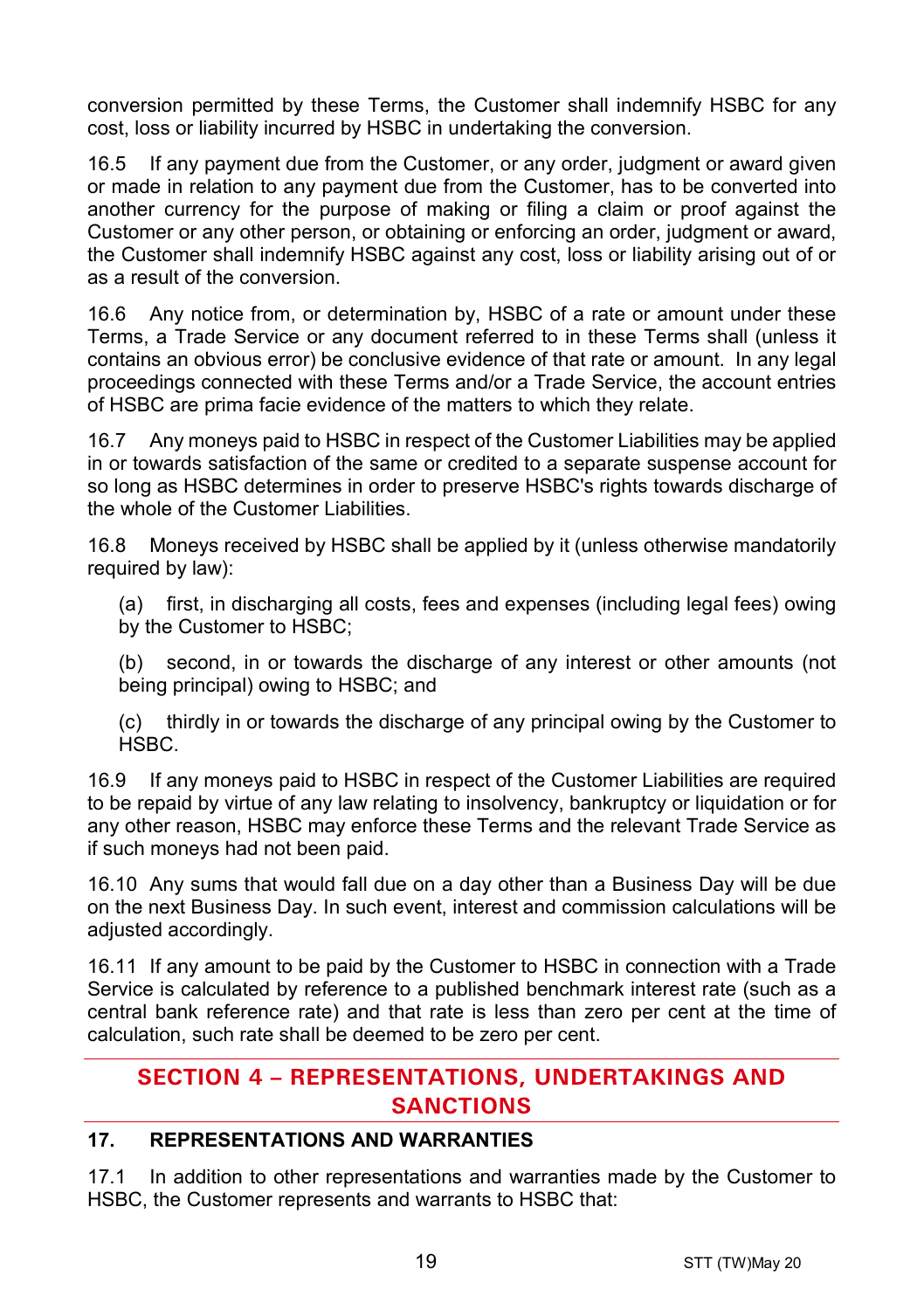(a) it is duly established and/or incorporated under the laws of its jurisdiction of establishment and/or incorporation (as applicable), is validly existing and has full power to carry on its business as now being conducted, to own its assets and to enter into and perform its obligations under these Terms, and shall promptly notify HSBC of any change to its constitution or existence;

(b) the obligations expressed to be assumed by it in these Terms and in each Trade Transaction which it may enter into from time to time are legal, valid, binding and enforceable obligations;

(c) all authorisations, consents, approvals, resolutions, licences, exemptions, filings, notarisations or registrations required or desirable to enable it lawfully to enter into, exercise its rights and comply with its obligations under these Terms and each Trade Transaction have been obtained or effected and are in full force and effect;

(d) these Terms and each Trade Transaction which it may from time to time enter into do not and will not conflict with its constitutional documents or any agreement or instrument binding upon it or any of its assets or constitute a default or termination event (however described) under any such agreement or instrument;

(e) each Trade Service requested by or for the Customer relates to a genuine Trade Transaction as described in the documents pertaining to such Trade Transaction and all documents and information (including in any Application) provided by the Customer to HSBC in relation to each Trade Service or these Terms is/are complete, accurate, genuine and valid;

(f) it has not taken any corporate action, or any other steps and no legal proceedings have been commenced for its liquidation, judicial management, receivership, or any similar or analogous proceedings or for the appointment of a receiver and manager, judicial manager, liquidator or similar officer of it or of all or any material part of its assets or revenues;

(g) any Documents, Goods or proceeds of sale in which HSBC has or is purported to have an interest are free from any security interest(s) and encumbrance(s) (other than in favour of HSBC) and the Customer is the sole and beneficial owner of any such Documents, Goods or proceeds of sale;

(h) as at the date HSBC provides Finance to the Customer in respect of a Document or Documentary Credit, it is not aware of any dispute (actual, pending or threatened) in respect of that Document or Documentary Credit or the relevant Trade Transaction; and

(i) as at the date HSBC provides Finance to the Customer in respect of a Document or Documentary Credit or provides a Trade Finance Loan to the Customer, it has not received any financing in respect of that Document, Documentary Credit or the relevant Trade Transaction from any person other than HSBC.

17.2 All representations and warranties in these Terms are deemed to be made on each day (a) an Application is made and is being processed, (b) any Trade Service is outstanding and (c) any Customer Liabilities remain outstanding.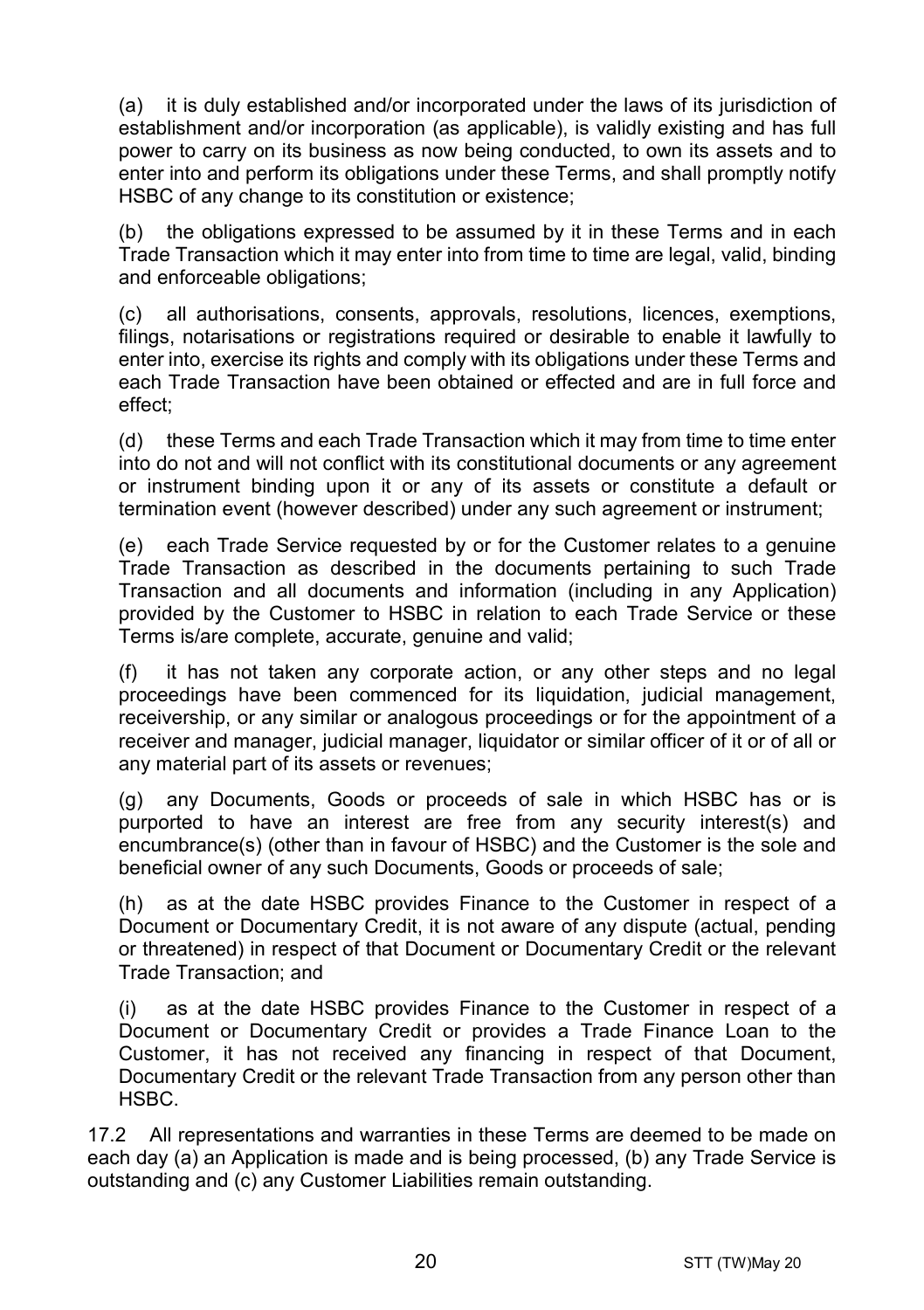17.3 The Customer acknowledges that HSBC will rely on any representations and warranties made by the Customer including when HSBC assesses whether or not to provide a Trade Service to the Customer.

17.4 The Customer shall promptly notify HSBC on becoming aware of any representation or warranty becoming untrue, or the Customer being unable to make any representation or warranty when repeated.

#### **18. UNDERTAKINGS**

#### **General Undertakings**

18.1 The Customer shall at the request of HSBC:

(a) provide HSBC with such information concerning a Trade Transaction (including copies of sale contracts, purchase order and invoices), Documents and Goods and any proposed sale of Goods as HSBC may require and promptly notify HSBC if any Trade Transaction is cancelled or terminated for any reason or if any material dispute arises in respect of a Trade Transaction;

(b) provide HSBC with such information regarding the financial condition, assets and operations of the Customer and its affiliates as HSBC may reasonably require;

(c) provide HSBC with any information required by HSBC to satisfy its "*know your customer*" or similar identification procedures;

(d) keep HSBC informed of the whereabouts of the Goods and of any change in the condition, quality or quantity of the Goods;

(e) co-operate fully with HSBC and render to HSBC all assistance it requires in the collection and enforcement of any payments under or in connection with any Trade Service whether by legal proceedings or otherwise; and

(f) promptly do all such acts or execute all such documents at its own cost as HSBC may specify:

(i) for the purpose of the creation, perfection, protection or maintenance of any interest conferred or intended to be conferred on HSBC by, pursuant to or in connection with these Terms (including in respect of any Cash Collateral, Documents, Goods or sale proceeds);

(ii) for the exercise of any rights, powers and remedies of HSBC provided by, pursuant to or in connection with these Terms or by law; and

(iii) to facilitate the realisation by HSBC of any Documents or Goods in which HSBC is, or is intended to be, interested.

#### **Trade Service Undertakings**

18.2 The Customer shall, to the extent applicable to a Trade Service and/or where HSBC has or is purported to have an interest in the relevant Documentary Credit, Documents, Goods or proceeds of sale referred to:

(a) ensure that the Documentary Credit, Documents, Goods or proceeds of sale (as applicable) are free from any mortgage, charge, pledge, lien or other security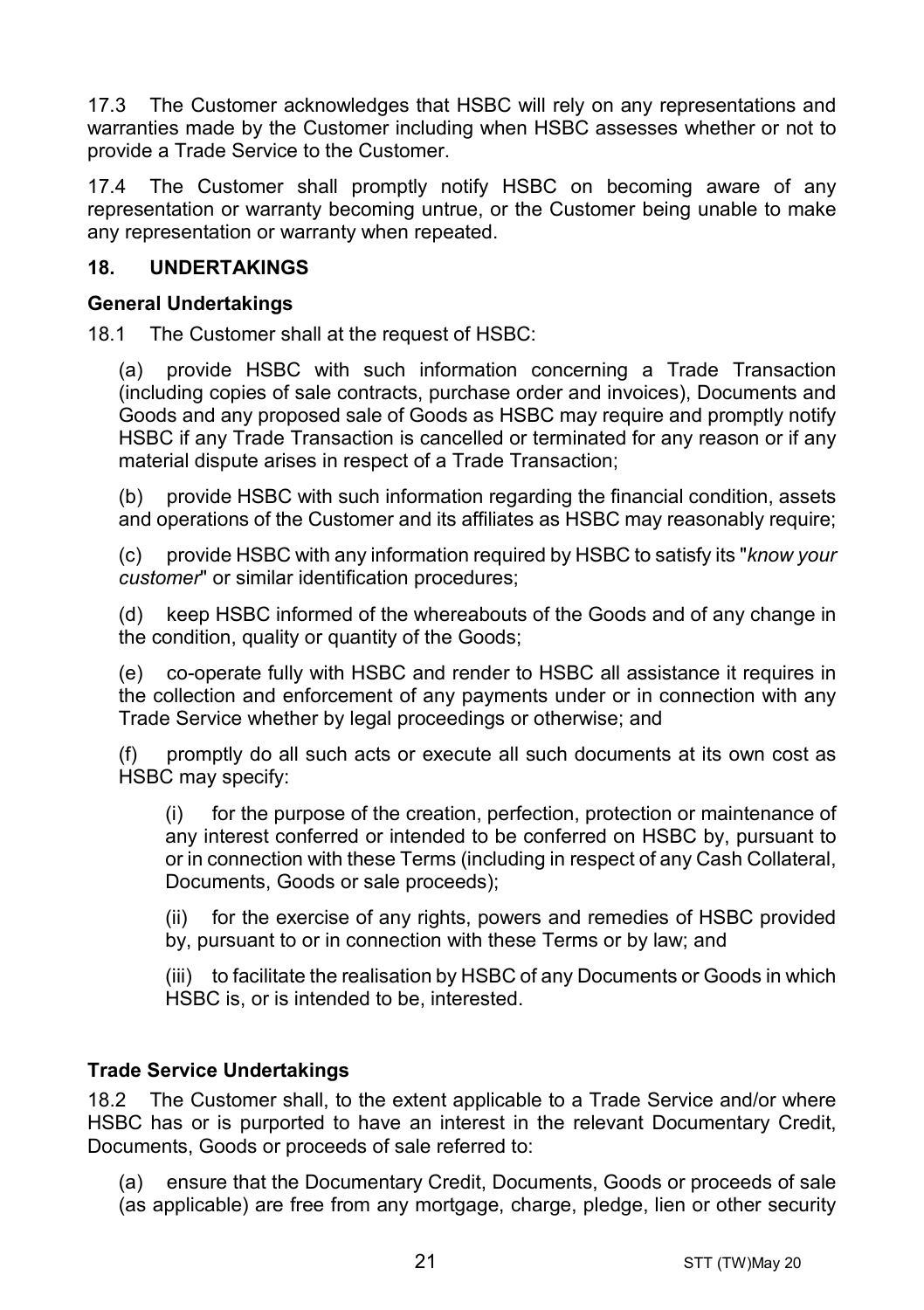interest, encumbrance or claim except for any trust, pledge or other form of security in favour of HSBC or which has been expressly permitted by HSBC;

(b) for so long as the Customer has title to the Goods or if as a condition to the Trade Service the Customer is required to procure the insurance of the Goods:

(i) insure the Goods for such value against such insurable risks as is stipulated in the relevant condition or, in the absence of any such condition, as is customary for those Goods;

(ii) promptly following (and in any event within ten days of) the date of the Application for the relevant Trade Service, provide to HSBC copies of the relevant insurance policies; and

(iii) promptly notify HSBC of any claims made on the relevant insurance policies and direct the insurer to pay to HSBC all insurance proceeds in respect of the Goods;

(c) if so requested by HSBC:

(i) promptly arrange for HSBC's interest in the Goods to be endorsed on any relevant insurance policy; and

(ii) promptly submit claims in respect of the Goods to relevant insurer;

(d) promptly pay to HSBC all insurance proceeds received by it in respect of the Goods and, pending payment, hold such proceeds on trust for HSBC (or, if a trust is not recognised and enforceable, hold to the order of HSBC);

(e) promptly endorse all Documents in favour of HSBC, deposit all Documents with HSBC or to its order and note in its records the interest of HSBC in all Documents and the Goods;

promptly pay all freight, warehouse, dock, transit and other charges, rent and all other costs of and in connection with the Documents and/or Goods;

(g) not permit the Goods to be processed or altered without the prior written consent of HSBC;

(h) not take any action, which might prejudice the value of the Goods or the effectiveness of any pledge or trust under these Terms;

(i) promptly inform HSBC of any event of which it becomes aware that may adversely affect the liability of a buyer to complete the purchase of the Goods or any change or deterioration in the state or quality or otherwise of the Goods;

(j) promptly inform HSBC if it becomes aware of any theft, fraud, illegal activity, loss, damage or other misuse of or in relation to any Goods or Documents;

(k) permit HSBC (or any delegate) access to any premises at which the Goods are stored or located for the purpose of inspecting, taking possession of, or otherwise protecting its interest in the Goods;

(l) not attempt to factor, transfer, sell, dispose of or otherwise deal with the Documents, Goods or proceeds of sale (as applicable), Documentary Credit (or any confirmation (whether given on a disclosed or undisclosed basis)), except as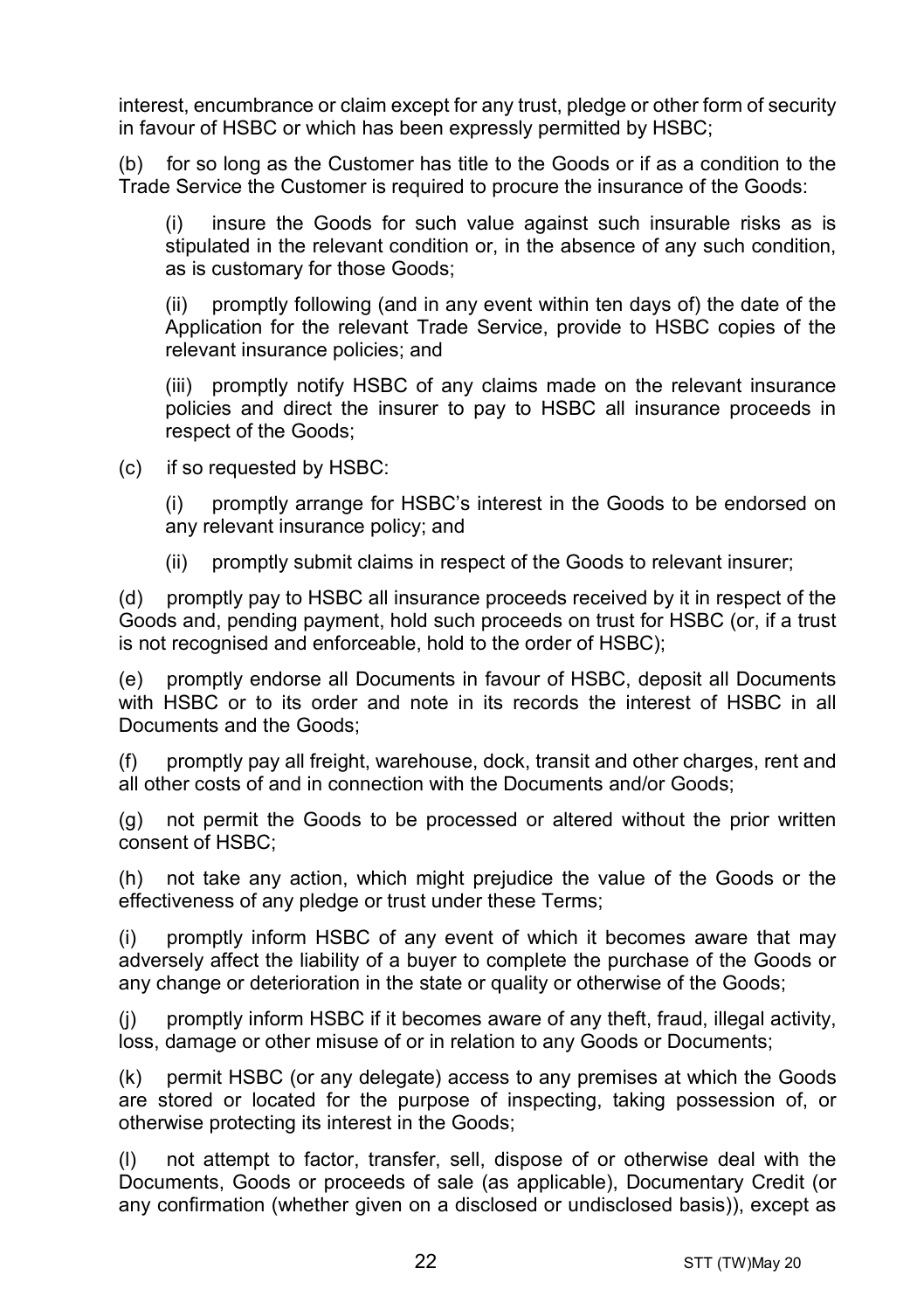agreed between HSBC and the Customer from time to time in respect of the Trade Service(s) being provided;

(m) not present the Documents to any other bank, financial institution or similar type of financing entity or obtain any form of financing and/or borrowing in respect of the same Trade Transaction;

(n) not agree to any amendment to the Documentary Credit, SBLC or Document without the prior written consent of HSBC; and

(o) procure the prompt release of HSBC from any guarantee, indemnity or other commitment that HSBC may have provided in respect of the Documents or the Goods,

and HSBC (or any delegate) is authorised to take such steps and to make any payments, on behalf and at the cost of the Customer, to ship, collect, land, store, insure or inspect the Goods and/or to demand and collect any proceeds of sale.

#### <span id="page-22-0"></span>**19. COMPLIANCE WITH LAWS AND SANCTIONS**

19.1 The Customer represents and warrants that:

(a) neither the Customer nor any of its subsidiaries, directors, officers, employees, agents, or affiliates is a person or entity that is, or is owned or controlled by any person or entity that is:

(i) the subject of any sanctions issued, administered or enforced by the US Department of the Treasury's Office of Foreign Assets Control, the US Department of State, the United Nations Security Council, the European Union, Her Majesty's Treasury, the Hong Kong Monetary Authority or any other sanction issuing or enforcement body that may be applicable to HSBC, the Customer, a Trade Service or a Trade Transaction (the **Sanctions**); or

(ii) located, organised or resident in a country or territory that is, or whose government is, the subject of Sanctions;

(b) any required import or export licenses applicable to each Trade Transaction have been obtained and, if the Customer is aware that HSBC may require an export license or other authorisation for the provision of the relevant Trade Service for the Customer, the Customer will notify HSBC prior to HSBC providing the Trade Service; and

(c) the Customer is compliant in all material respects with foreign and domestic laws and regulations pertaining to each jurisdiction in which it operates and to each Trade Transaction and the subject matter of such Trade Transaction including, if applicable, the shipment and financing of the goods described in such Trade Transaction or the associated documents.

19.2 The Customer acknowledges and agrees that:

(a) HSBC Group and its service providers are required to act in accordance with the laws and regulations of various jurisdictions, including those which relate to Sanctions, export controls and the prevention of money laundering, terrorist financing, bribery, corruption and tax evasion;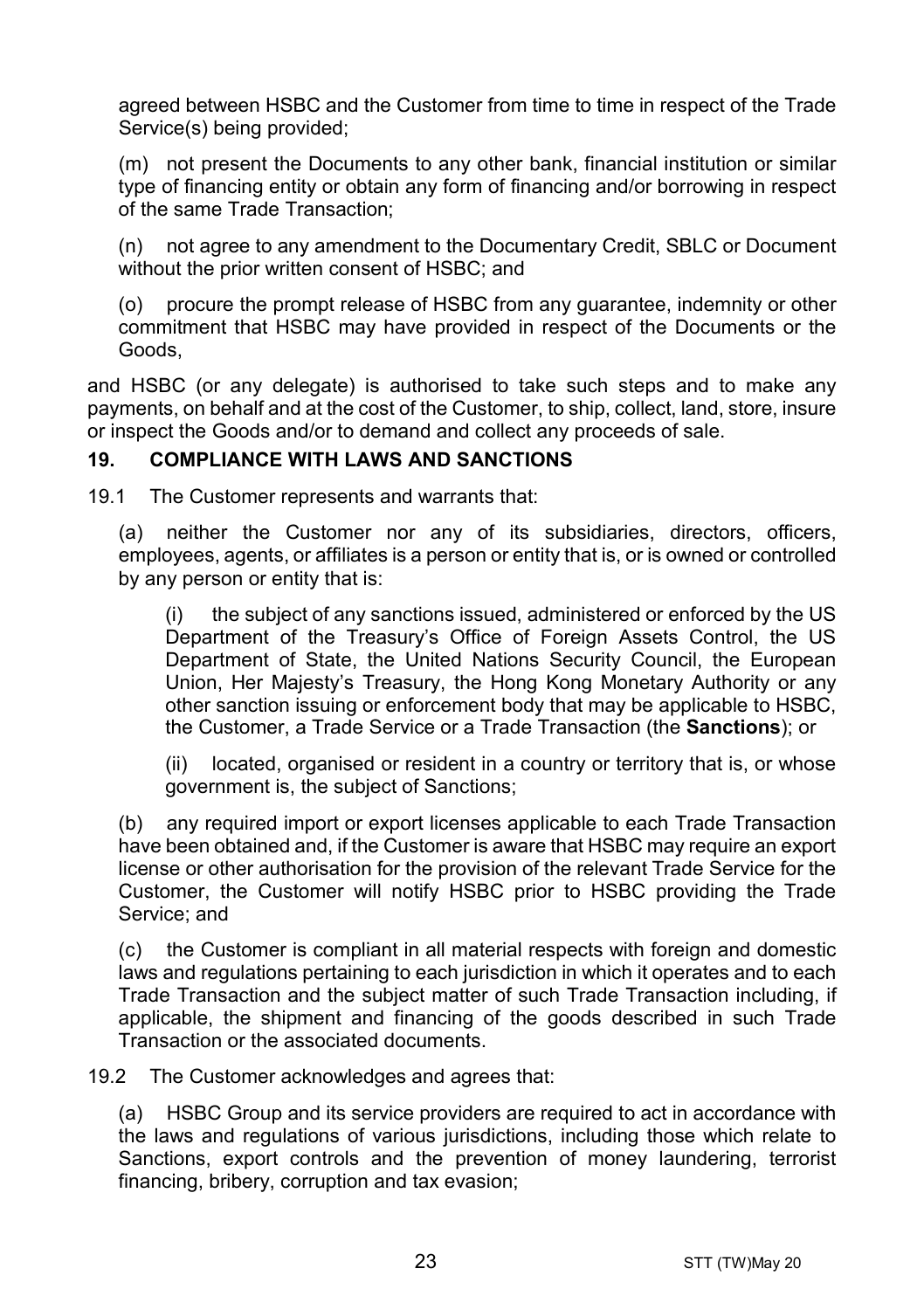(b) at any time, HSBC may require the Customer to immediately provide to HSBC information related to any Trade Transaction, including the underlying contract or other documentation;

(c) HSBC may take, and may instruct other HSBC Group members to take, to the extent it is legally permitted to do so under the laws of its jurisdiction, any action (a **Compliance Action**) which it considers appropriate to act in accordance with Sanctions or domestic and foreign laws and regulations. Such Compliance Action may include:

(i) the interception and investigation of any payment, communication or instruction;

(ii) the making of further enquiries as to whether a person or entity is subject to any Sanctions or export control restrictions; and/or

(iii) the refusal to:

(A) issue, renew, extend, transfer or assign a Trade Service;

(B) make payment of any Claim; or

(C) process a Trade Service or instruction that does not conform with Sanctions, export controls or domestic and foreign laws or regulations; and

(d) neither HSBC nor any HSBC Group member will be liable for any loss, damage, delay, or a failure of HSBC to perform its duties under these Terms or a Trade Service:

(i) arising out of or relating to any Compliance Action taken by HSBC, its service providers, or any HSBC Group member; and/or

(ii) being prevented from paying any Claim in respect of a Trade Service or sending or receiving any message or data or taking any other action in connection with any Trade Service because of an applicable law, regulation or ruling of any governmental agency.

## **SECTION 5 – INSTRUCTIONS AND ELECTRONIC PLATFORMS**

## <span id="page-23-0"></span>**20. INSTRUCTIONS**

20.1 HSBC is authorised to accept, act and rely upon, and treat as valid and accurate:

(a) all communications, demands and instructions (including any Applications) given or purporting to be given by the Customer to HSBC (an **Instruction**);

(b) all communications and any Claims made or purported to be made by any person; and

(c) any documents provided to HSBC,

including, in each case, those made or given by way of or through a Platform, email, facsimile, telecopier, telex, cable, telephone or such other electronic means (in each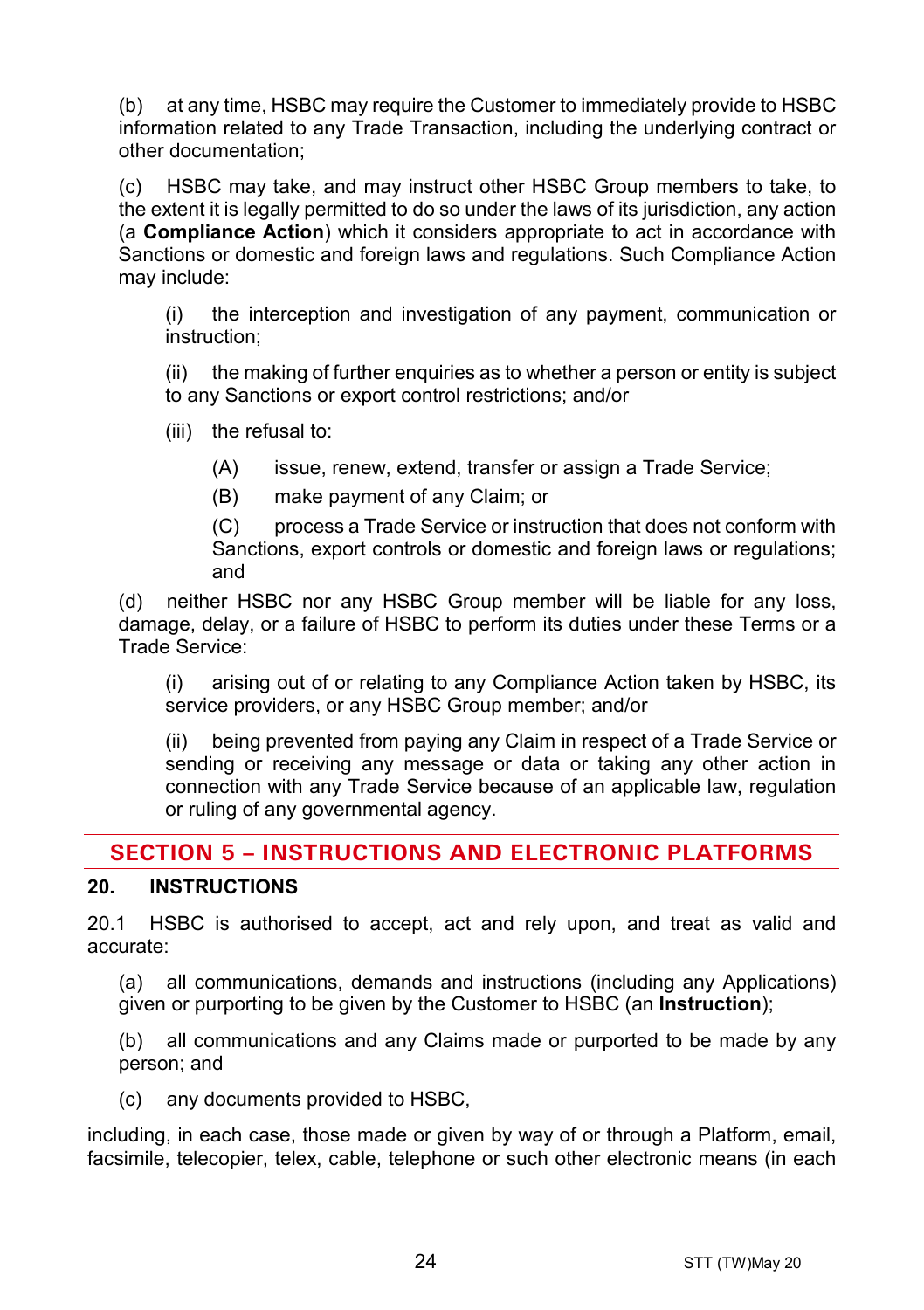case, an Electronic Means) and is under no obligation to enquire as to the authorisation or validity of any such Instruction, communication, Claim or Document.

20.2 The Customer acknowledges and accepts the risk that communications, Instructions, Claims and documents sent to or from HSBC by Electronic Means may be intercepted, monitored, amended, corrupted, contain viruses or be otherwise interfered with by third parties and acknowledges and agrees that HSBC is not responsible or liable to the Customer or any other person for, and the Customer waives any and all claims in respect of, any Losses arising from the same.

20.3 If the Customer communicates, gives an Instruction, makes a Claim or sends a document by Electronic Means, or instructs HSBC to permit a beneficiary or any other person to do the same, the Customer shall indemnify, and hold HSBC harmless from and against, any and all Losses that HSBC may incur (including in respect of any payment made where the relevant Instruction or Claim was unauthorised).

20.4 Where the Customer has made an Application for any Trade Service to be provided for the benefit of an affiliate of the Customer:

(a) the Customer agrees (and will procure the concurrent written agreement of its affiliate) that HSBC has no obligation to obtain instructions from the affiliate and HSBC can deal solely with the Customer on behalf of the affiliate;

(b) the definition of "Trade Transaction" shall be construed to refer to such affiliate rather than the Customer, and the definitions of "Documents" and "Goods" shall be construed accordingly;

(c) references in these Terms to the Customer presenting, handling, disposing, transferring, dealing with or using (however so described) the relevant Documents, Goods or proceeds of sale shall include the affiliate undertaking any such action;

(d) the Customer shall procure that the affiliate complies with all undertakings in these Terms in respect of the relevant Trade Transaction, Documents, Goods and proceeds of sale; and

(e) each representation in these Terms made by the Customer shall be made by the Customer for itself and on behalf of the affiliate or, where it can only be made in respect of the affiliate (due to factual circumstances), by the Customer for and on behalf of the affiliate.

20.5 HSBC has no obligation to:

(a) verify the identity or authority of any person communicating, giving an Instruction, making a Claim or providing a document by Electronic Means**;**

(b) verify the authenticity of any signature(s) (whether electronic or otherwise) on any communication made, Instruction given, Claim made or document provided by Electronic Means; or

(c) seek the Customer's prior approval before acting on any communication made, Instruction given, Claim made or document provided by Electronic Means,

however HSBC may, in its absolute discretion, take steps to ascertain the validity, authenticity and origin of any communication, Instruction, Claim or document (including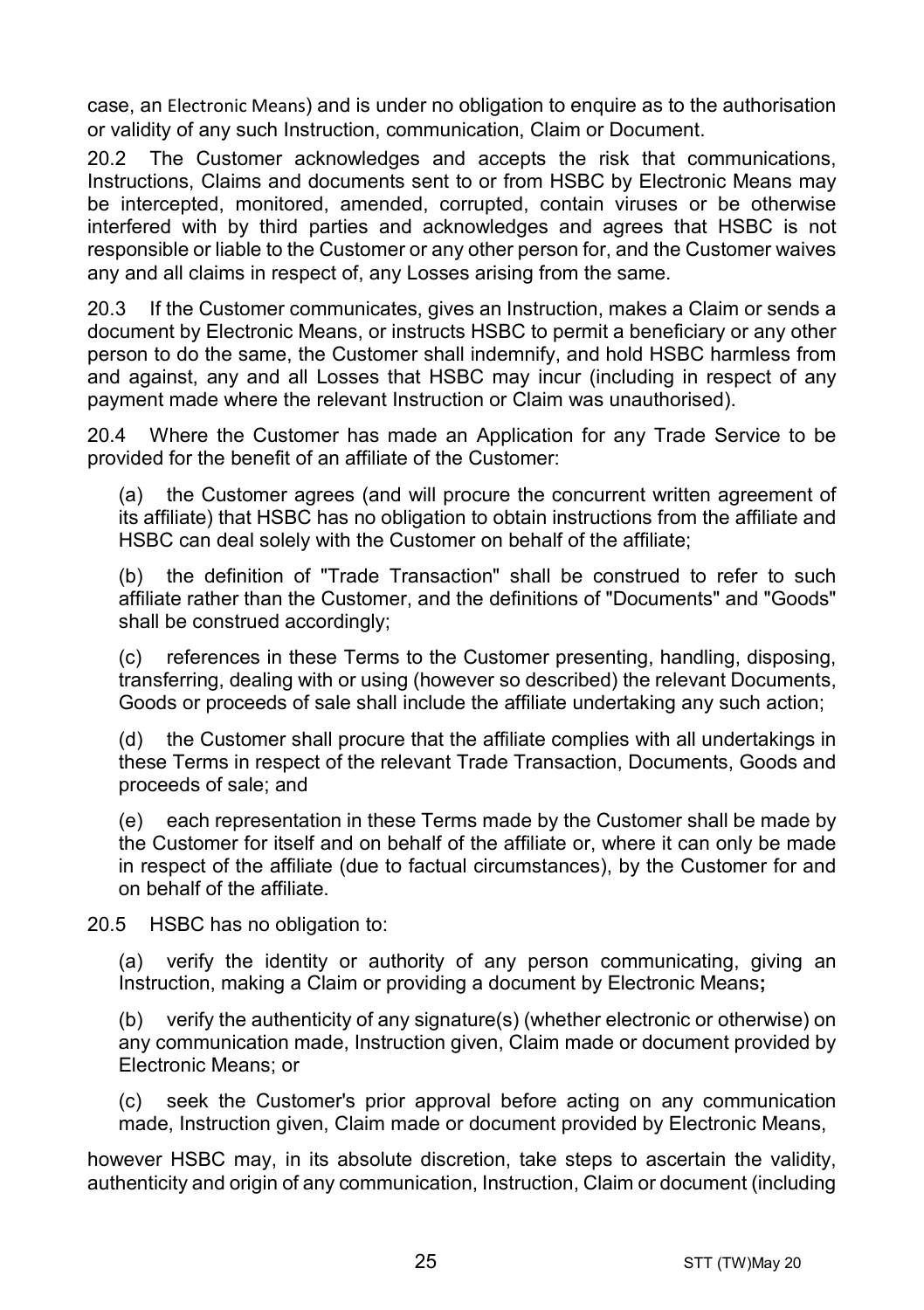requiring telephone verification of any Instructions) and take any steps that may be mandated by an External Provider and may, where it is unable to ascertain the validity, authority or origin of any communication, Instruction, Claim or document, delay or refuse to act upon any communication, Instruction, Claim or document or suspend or terminate any Trade Service at any time.

#### **21. PLATFORMS**

21.1 The Customer acknowledges and agrees that:

(a) HSBC may rely on External Providers to provide Platforms so that HSBC can perform its obligations under these Terms (or any other applicable terms and conditions) and provide Trade Services;

(b) External Providers are independent from HSBC and may independently charge the Customer fees for use of their Platform and those fees are the sole responsibility of the Customer;

(c) HSBC's obligations under these Terms and any Trade Service shall be subject to HSBC's rights under External Terms and Conditions and the availability of any Platform provided by such External Providers;

(d) HSBC has no obligation to inform the Customer of, or provide the Customer with, any External Terms and Conditions;

(e) HSBC has no control over the electronic processes used by a Platform provided by an External Provider to process, handle and/or send data or messages;

(f) it shall inform HSBC of all External Terms and Conditions applicable to or any charges imposed by any Platform which it uses (or intends to use) in respect of any Trade Service and shall promptly notify HSBC of any changes; and

(g) it shall promptly provide all information concerning any Platform used by the Customer that HSBC may reasonably request.

21.2 HSBC assumes no liability or responsibility to the Customer or to any other person for any loss or damage that is suffered or incurred as a result of:

(a) the unavailability of any Platform to the Customer, HSBC or any other person for any reason whatsoever; or

(b) the Customer's use of or connection with any Platform, any External Provider or the services provided by HSBC or any External Provider to the Customer involving any Platform.

#### 21.3 The Customer:

(a) shall comply with all security procedures of HSBC and each External Provider and any other reasonable requests HSBC or any External Provider may issue to the Customer regarding the security of any Platform, including instructions on steps to remedy any breach of security; and

(b) acknowledges and agrees that it is the Customer's responsibility to set up, maintain and regularly review all security arrangements concerning access to and use of each Platform and information stored on the Customer's computing and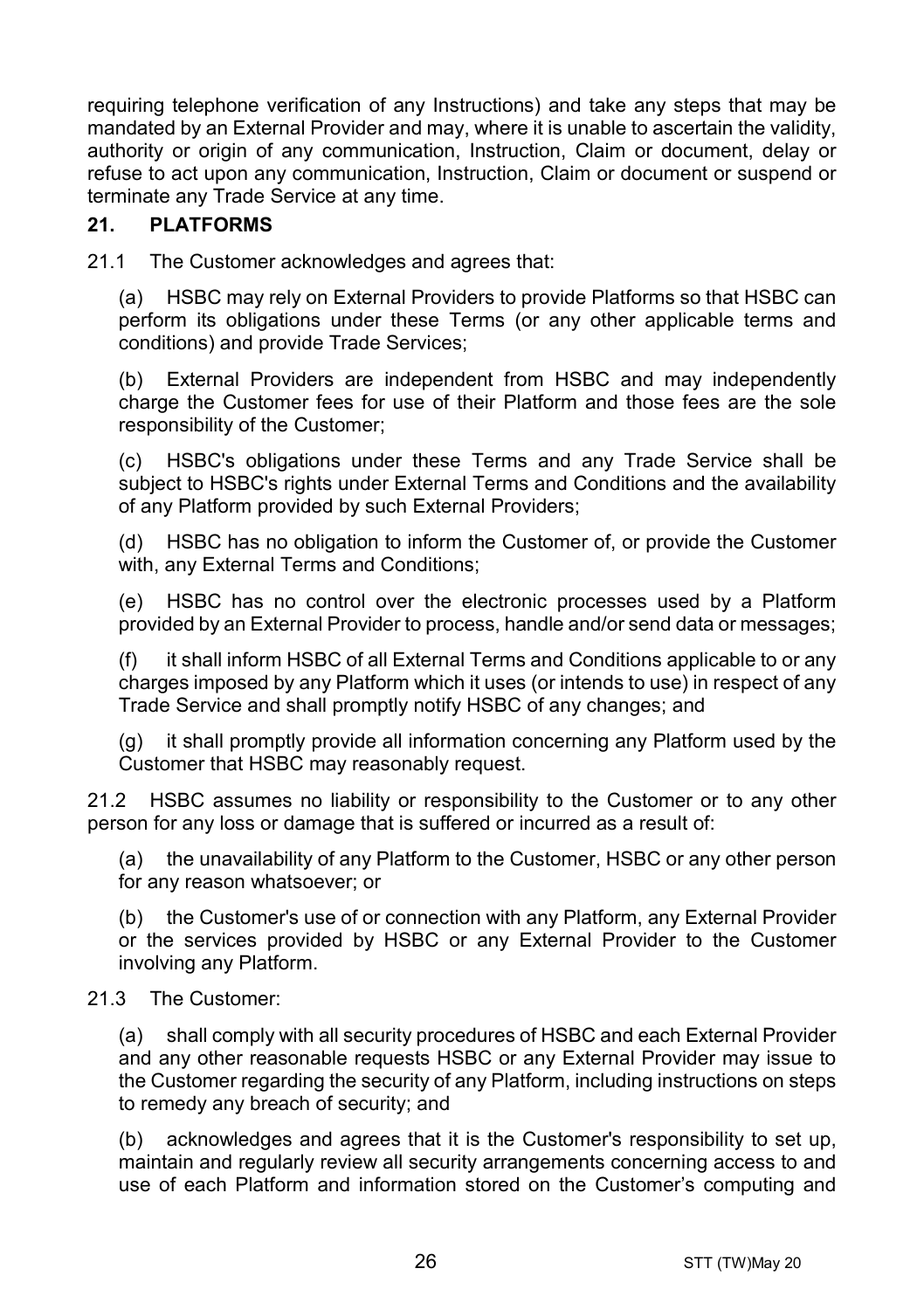communications systems, and confirms that it has assessed the security arrangements of each Platform and has determined that they are adequate to protect the Customer's interests;

(c) shall take all reasonable precautions to prevent fraudulent or unauthorised use of or access to each Platform;

(d) shall ensure that neither the Customer nor its employees do anything which may result in the security of any Platform or the systems or security of HSBC being compromised; and

(e) shall notify HSBC, as soon as reasonably possible upon becoming aware, of any actual or attempted unauthorised access to any Platform or any unauthorised transaction or attempt to execute an unauthorised Instruction. This notification must be by telephone but must be followed by written notice within forty-eight hours of the telephone call.

## **SECTION 6 - OTHER**

#### **22. LIMITATION ON LIABILITY**

<span id="page-26-0"></span>22.1 Neither HSBC nor any other HSBC Group member shall be liable for any loss, damages, payments, demands, claims, expenses or costs suffered or incurred by the Customer (or any of its affiliates) arising from or in connection with these Terms or any Trade Service other than where such loss, damage, payment, demand, claim, expense or cost arises as a direct result of HSBC's or such other HSBC Group member's gross negligence or wilful misconduct.

<span id="page-26-1"></span>22.2 Notwithstanding Clause [22.1,](#page-26-0) in no circumstance whatsoever will HSBC or any HSBC Group member be liable to the Customer (or any of its affiliates) for:

- (a) any loss of business, profits or data; or
- (b) indirect, consequential or special loss or damage,

whether or not HSBC or any HSBC Group member has been advised of the possibility of such loss or damage.

22.3 Without limiting Clauses [22.1](#page-26-0) and [22.2,](#page-26-1) HSBC shall not be responsible or liable for, and the Customer waives all claims against HSBC in respect of:

(a) any act, omission, loss or delay relating to forwarding documents or payments to any person or correspondent bank, or any suspense, act, omission, insolvency or bankruptcy of any correspondent bank;

(b) any delay and/or loss in transit of any messages, letters or documents sent by mail, as an electronic communication, through a Platform or a telecommunication channel, or for any delay, mutilation or other errors arising in the transmission or delivery of any communications by third parties and the Customer acknowledges that, notwithstanding any contrary instruction, HSBC may send a document by any method that it considers appropriate;

(c) any delay in performing or failure to perform any of its obligations under these Terms due to any cause beyond its reasonable control, including, but not limited to, the failure, malfunction or unavailability of telecommunications, data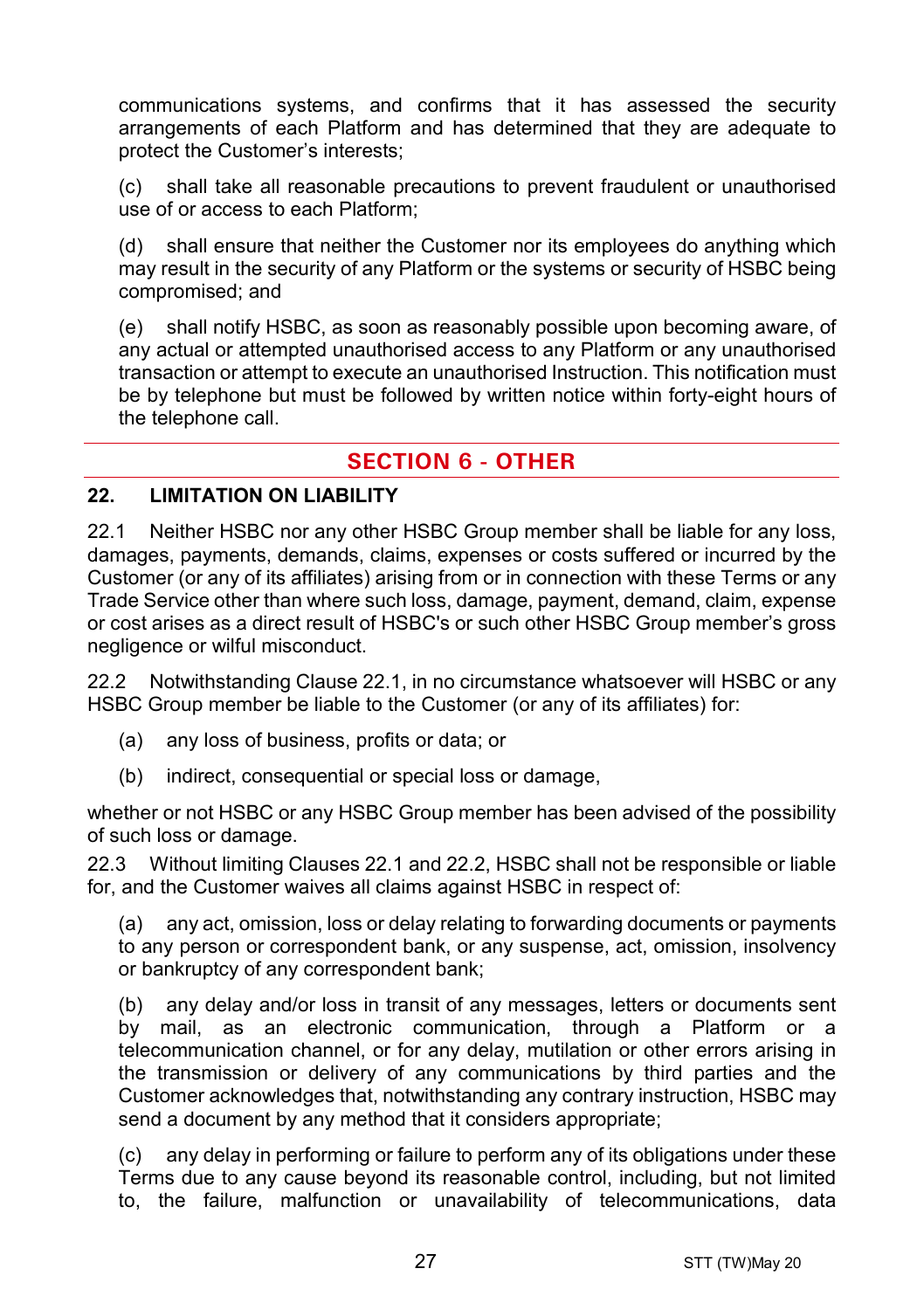communications and computer systems and services over which HSBC has no control, war, hostilities, invasion, civil unrest, strikes, lock-outs or other industrial action or trade disputes (whether involving HSBC's employees or any other person) or any law or government order (whether or not having the force of law);

(d) any failure by HSBC to pay a Claim or other HSBC's act or failure to act because of any domestic or foreign law, regulation, ruling or interpretation of any domestic or foreign court or governmental agency;

(e) the form, sufficiency, correctness, genuineness, authority of any person signing or endorsing (including any person making presentations, demands, giving Instructions (including by Electronic Means) to HSBC purportedly on the authority of the Customer or a beneficiary), falsification, or the legal effect of, any documents if such documents on their face reasonably appear to be in order;

(f) the source, accuracy, validity, authenticity, falsification or legal effect of any data, documents or statements made, presented or received from any Platform or any party to a Trade Transaction, any related documents, or the description, quantity, weight, quality, condition, packing, delivery, value or existence of the goods, services or other performance to which such data, documents or statements relates, or for the good faith or acts or omissions, solvency, performance or standing of any party to a Trade Transaction, the consignor, carrier, forwarder, consignee, insurer of the goods, or any other person;

(g) any improper acts of the beneficiary, including breach of contract in respect of a Trade Transaction, in which circumstances the Customer shall assume and undertake all such risks; and

(h) the Customer acting or relying on any advice received from HSBC whether or not such advice was requested by the Customer.

22.4 If HSBC uses the services of another party, correspondent bank, agent or Platform for the purposes of issuing an Instrument or Documentary Credit, making payment, handling Goods or Documents or for any other purpose to support the services contemplated by these Terms, HSBC shall do so for the Customer's account and at the Customer's risk and HSBC shall assume no liability or responsibility should any instructions which HSBC gives to any such other party not be carried out even if the choice of such other party was HSBC's. Additionally, HSBC shall not be liable for any act, failure to act, default, suspension, bankruptcy or insolvency of such other party.

22.5 Where HSBC performs a review of any Document at the request of the Customer, such review is indicative only and not final or conclusive and HSBC shall not be responsible or liable for, and the Customer waives all claims against HSBC in respect of, an omission by or failure of HSBC to identify any discrepancies during any such review.

22.6 Where HSBC agrees to advise a Documentary Credit or any Instrument which is not issued by a bank or present any Document in respect of, or otherwise handle, such Documentary Credit or Instrument, the Customer acknowledges and agrees that:

(a) such Documentary Credit or Instrument may not be an independent third party undertaking and may not guarantee payment by the issuer or applicant;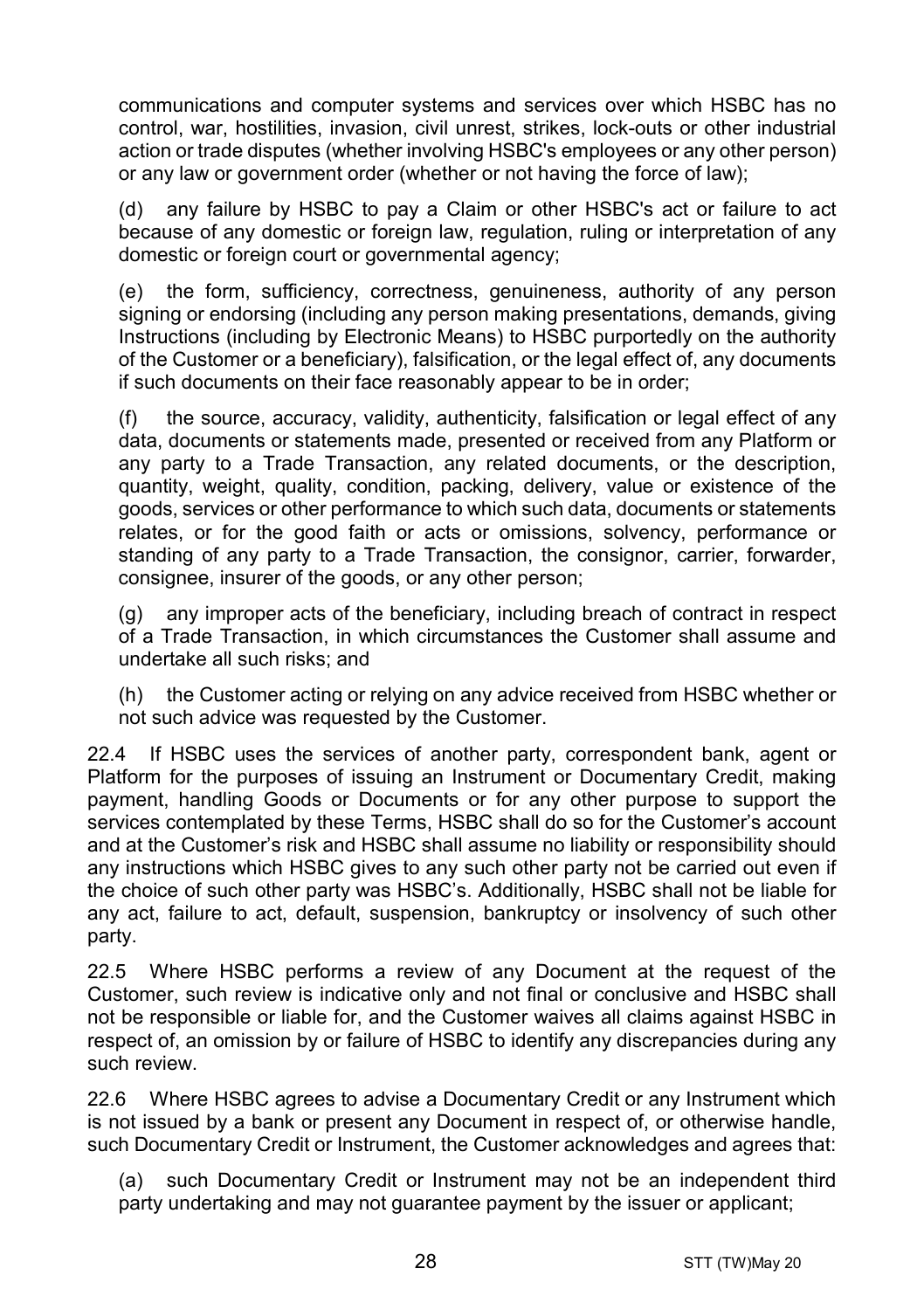(b) the applicable ICC Rules may not address, cover or extend to such type of Documentary Credit or Instrument:

HSBC may not be able to pursue the issuer for payment in the same manner as it would be able to in respect of a Documentary Credit or Instrument issued by a bank; and

(d) the Customer should seek independent legal advice,

and the Customer assumes all such risks and waives all claims against HSBC for losses, damages, costs, fees, claims, actions or demands with respect to such Documentary Credit or Instrument including any claims that HSBC failed to alert the Customer that it was advising such type of Documentary Credit or Instrument, failed to pay such Documentary Credit or Instrument in the manner of a Documentary Credit or Instrument issued by a bank, or failed to collect payment from the issuer of such Documentary Credit or Instrument.

22.7 Subject to the provisions above, where any liability of HSBC or any HSBC Group member to the Customer (or any of its affiliates) arises under these Terms or in connection with any Trade Service, such liability shall not exceed USD 1,000,000 in aggregate in any calendar year.

#### <span id="page-28-1"></span>**23. DISCLOSURE, CONFIDENTIALITY AND PRIVACY**

23.1 Without limiting any other terms between the Customer and HSBC or any HSBC Group member, HSBC is authorised:

<span id="page-28-0"></span>(a) to appoint any other person as its correspondent, nominee or agent in connection with these Terms and any Trade Service and HSBC may delegate any of its powers under these Terms or a Trade Service to such person;

(b) to notify any other person of its interest in any Documents, Goods or proceeds of sale; and

(c) to transfer and disclose any Customer Information to the following recipients (who may also process, transfer and disclose such Customer Information):

(i) any HSBC Group member and any of its or their officers, directors, employees, professional advisors, insurers, brokers, auditors, partners, subcontractors, correspondents, nominees, agents, delegates, service providers (including External Providers and Platforms) and associates;

(ii) any Authorities;

(iii) anyone acting on the Customer's behalf, payment recipients, beneficiaries, account nominees, intermediary, correspondent and agent banks, clearing houses, clearing or settlement systems, market counterparties, upstream withholding agents, swap or trade repositories, stock exchanges, and companies in which the Customer has an interest in securities (where such securities are held by HSBC for the Customer);

(iv) any person or entity who acquires (or may acquire) an interest in or assumes (or may assume) risk in or in connection with any Trade Service;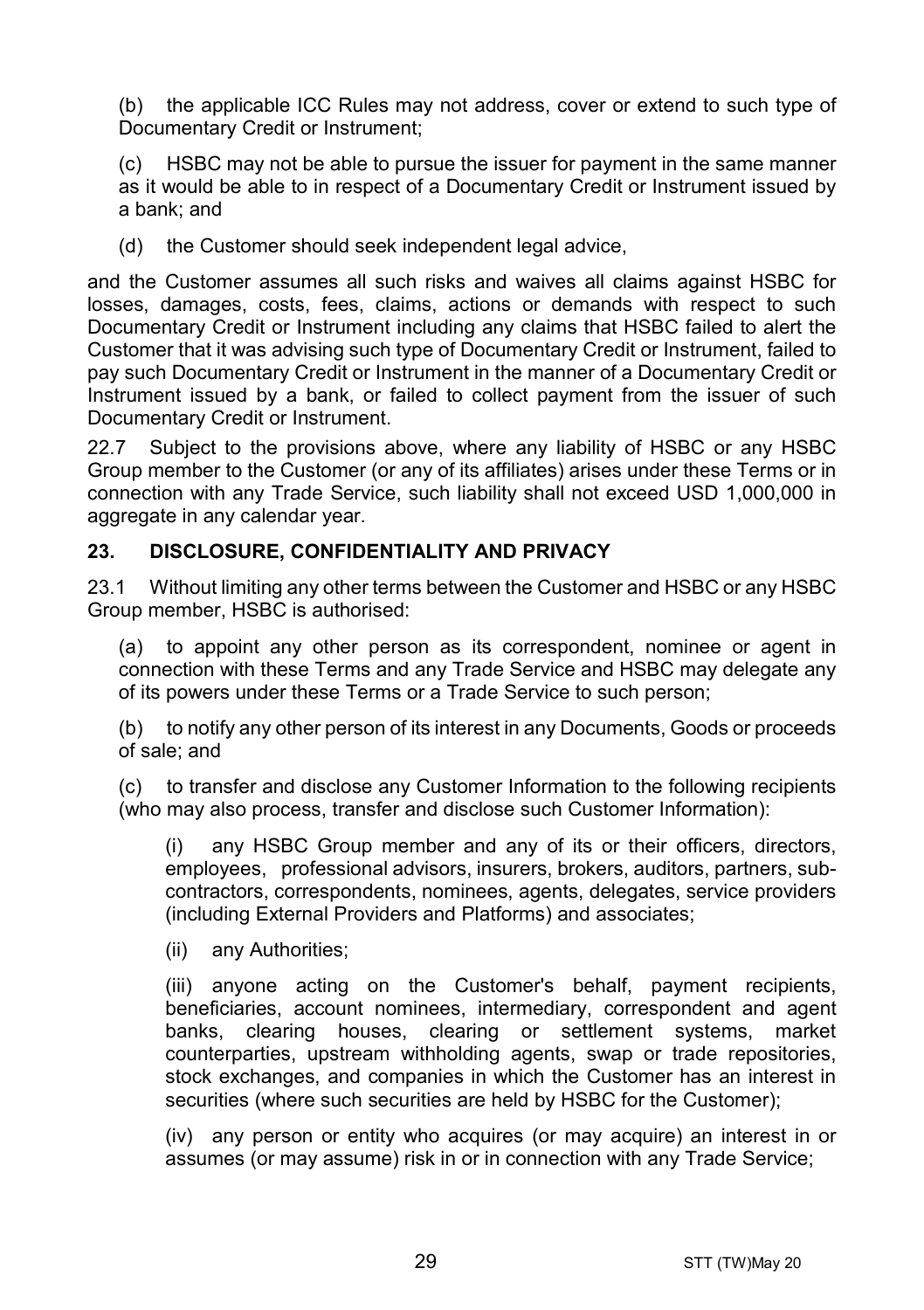(v) any other financial institutions, credit reference agencies or credit bureaus, for obtaining or providing credit references; and/or

(vi) any person or entity in connection with any HSBC Group business transfer, disposal, merger or acquisition, wherever located, including in jurisdictions which do not have data protection laws that provide the same level of protection as the jurisdiction in which the Trade Service is supplied,

including where the recipient of any such appointment, notification, transfer or disclosure is located outside of the relevant Governing Jurisdiction.

23.2 HSBC will not be liable for the acts or omissions of any External Provider as to the collection, use or disclosure by that External Provider of Customer Information.

23.3 Where the Customer has given HSBC information about natural persons (such as authorised signatories), the Customer confirms that those natural persons have authorised the Customer to do so (and to receive any data protection notices on their behalf) and have consented to HSBC's collection, use, storage, processing, transfer and disclosure of their Personal Data and data for the purpose of HSBC carrying out any action contemplated by these Terms or providing a Trade Service to or for the **Customer** 

23.4 The Customer shall ensure that any information that the Customer asks HSBC to forward to third parties is complete, accurate and will not give rise to any claim against HSBC (including any claim in defamation, in relation to privacy, banking secrecy or data protection or for infringement of any other third party rights) and the Customer confirms and represents that it has obtained the requisite consent and/or waiver (where required) for HSBC to forward such information.

#### **24. MISCELLANEOUS**

24.1 Other than a Trade Service which has been provided on an irrevocable or committed basis, HSBC may at any time withdraw a Trade Service or refuse to provide a Trade Service in its absolute discretion.

24.2 Any waiver, release or consent by HSBC under or in respect of these Terms or a Trade Service will only be effective if made in writing (which may be made through a Platform).

24.3 HSBC may at any time change these Terms by providing the Customer with at least 30 days' written notice and any Trade Service requested on or after the effective date in such notice shall be subject to the amended Terms.

24.4 HSBC is authorised to take such steps and to make such payments as it considers necessary, at the cost of the Customer, to remedy any default by the Customer in respect of its obligations under these Terms or any Trade Service.

24.5 Neither HSBC's failure to exercise, nor HSBC's delay in exercising, any of its rights or remedies under these Terms or in respect of a Trade Service shall operate as a waiver of any such right or remedy, nor shall any single or partial exercise of any right or remedy prevent any further or other exercise of any other right or remedy.

24.6 The Customer may not assign or transfer any of its rights or obligations under these Terms or a Trade Service. HSBC may assign, transfer or create security over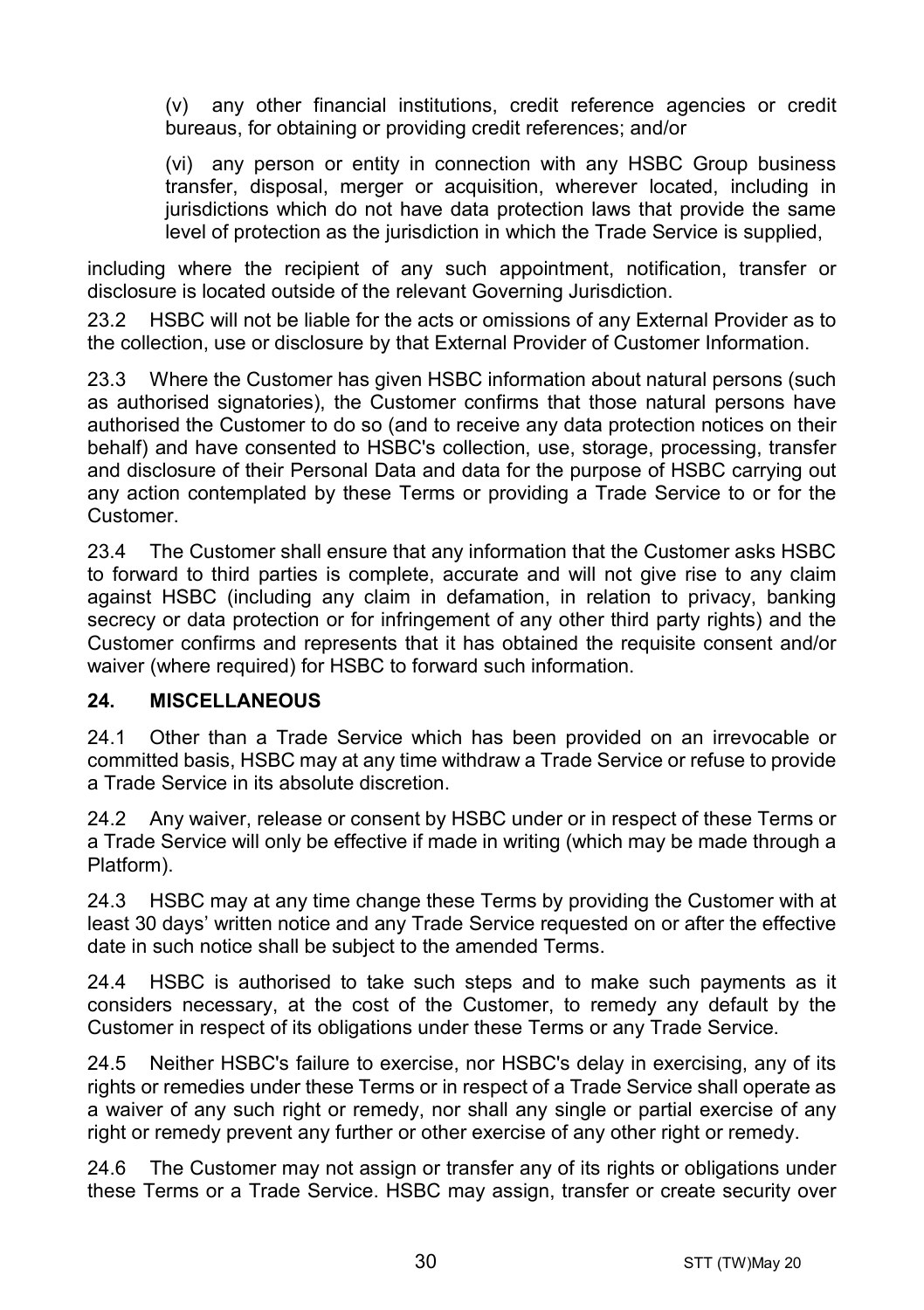any of its rights under or in respect of these Terms or a Trade Service without restriction or notice.

24.7 Without prejudice to Claus[e 20](#page-23-0) (*[INSTRUCTIONS](#page-23-0)*), any notices by the Customer in connection with these Terms or a Trade Service must be given to HSBC in writing at the address of HSBC most recently advised by HSBC to the Customer. HSBC may give notice to the Customer in person, by telephone or facsimile, by post, through a Platform or, if agreed by the Customer, through another electronic channel at the address or number most recently notified by the Customer to HSBC. A notice sent by post will be deemed to have been received 7 calendar days after posting if within the same country, or 15 calendar days after posting if cross border.

24.8 Each of the provisions of these Terms is severable and distinct from the others and, if one or more of such provisions is or becomes illegal, invalid or unenforceable, the remaining provisions shall not be affected in any way.

24.9 If the Customer includes two or more persons, the obligations and liabilities of these persons under or in respect of a Trade Service and these Terms shall be joint and several.

24.10 Nothing in these Terms shall be deemed to create any partnership, joint venture or relationship of principal and agent between HSBC and the Customer or create or give rise to any fiduciary relationship of any nature.

24.11 To the extent permitted by the laws of the Governing Jurisdiction, the Customer irrevocably waives any right of sovereign immunity from suit, jurisdiction or adjudication (including in respect of pre-judgement interim relief and execution of any judgement) that it may have in the Governing Jurisdiction or otherwise, whether that immunity relates to itself or to any commercial or non-commercial assets (including land, bank accounts or other assets held in the name of a diplomatic mission or otherwise or belonging to the Customer's central bank or other monetary authority).

24.12 These Terms are for the benefit of the Customer, HSBC and each HSBC Group member, and are not intended to benefit any other third party or be enforceable by any other third party. Any rights of HSBC to bring to an end or change these Terms or any contract to which they form part are not subject to the consent of any other third party.

## **25. GOVERNING LAW AND JURISDICTION**

25.1 For the purposes of a Trade Service:

(a) that Trade Service and these Terms will be governed by the laws of the Governing Jurisdiction; and

(b) the courts of the Governing Jurisdiction shall have non-exclusive jurisdiction to settle any disputes that may arise out of, or in connection with, that Trade Service and these Terms, their interpretation or any non-contractual obligations arising from or connected with them.

25.2 If a process agent is specified in an Application or Facility Agreement in respect of a Trade Service, service of any legal process on the person whose name and address is specified in such Application or Facility Agreement shall constitute service on the Customer.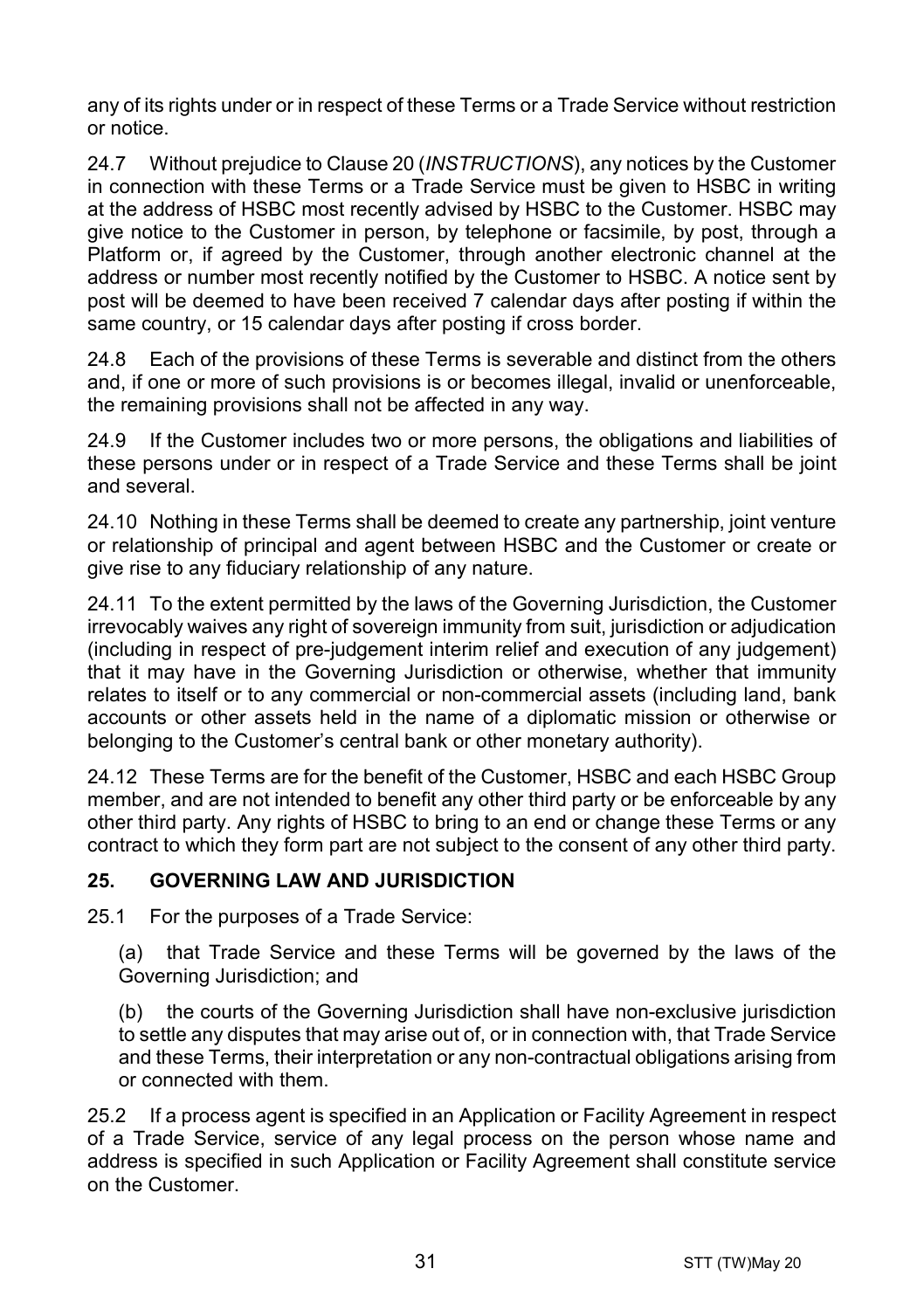25.3 If no process agent has been appointed by the Customer, upon request from HSBC the Customer will, within five Business Days, appoint a process agent (with an office in the Governing Jurisdiction) for service of all legal process relating to these Terms and the relevant Trade Service on the Customer and the Customer will notify the process agent's address to HSBC. If the Customer does not do this, HSBC may appoint a process agent on the Customer's behalf and at its expense and shall, as soon as practicable, notify the Customer of such appointment.

## **SECTION 7 – DEFINITIONS AND INTERPRETATION**

#### **26. DEFINITIONS AND INTERPRETATION**

#### 26.1 In these Terms:

**Application** means an application, instruction or request by the Customer for a Trade Service (whether for itself or for another person) using an application form, or pursuant to the terms of a Facility Agreement or made using a Platform.

**Authorities** includes any judicial, administrative, public or regulatory body (including any self-regulatory body), any government, any tax authority, any securities or futures exchange, any court, any central bank or law enforcement body, or any of their agents, with jurisdiction (direct or indirect) over any part of the HSBC Group at any time.

**Back-to-Back Documentary Credit** has the meaning given to it in Clause [3.14](#page-5-0) (*[DOCUMENTARY CREDITS](#page-3-0)*).

**Business Day** means, in respect of a Trade Service, a day on which banks are open for general business in the Governing Jurisdiction.

**Cash Collateral** has the meaning given to it in Clause [10](#page-13-2) (*[CASH COLLATERAL](#page-13-2)*).

**Claim** means any demand, request for payment or for acceptance and payment, claim, presentation or drawing made in respect of a Trade Service by a beneficiary, the Customer or any other person.

**Collection** means a collection transaction in respect of the handling of Documents where HSBC may act as either a remitting bank, collecting bank or presenting bank.

**Compliance Action** has the meaning given to it in Clause [19](#page-22-0) (*[COMPLIANCE WITH](#page-22-0)  [LAWS AND SANCTIONS](#page-22-0)*).

**Country Conditions** means HSBC's additional terms and conditions for the country in which the HSBC entity providing the relevant Trade Service is located.

**Customer** means the person who requests the relevant Trade Service and with whom HSBC contracts with respect to the provision of that Trade Service (and, without limitation, as may be specified in the relevant Application). If HSBC provides a Trade Service to a person that is not a customer of HSBC, references in these Terms to the "Customer" shall apply to that person even though that person is not a customer of HSBC.

**Customer Information** means any Personal Data, confidential information, and/or Tax Information (including accompanying statements, waivers and consents) of either the Customer, or a person or entity whose information (including any Personal Data or Tax Information) which the Customer provides, or which is provided on the Customer's behalf, to any HSBC Group member in connection with the provision of any Trade Service.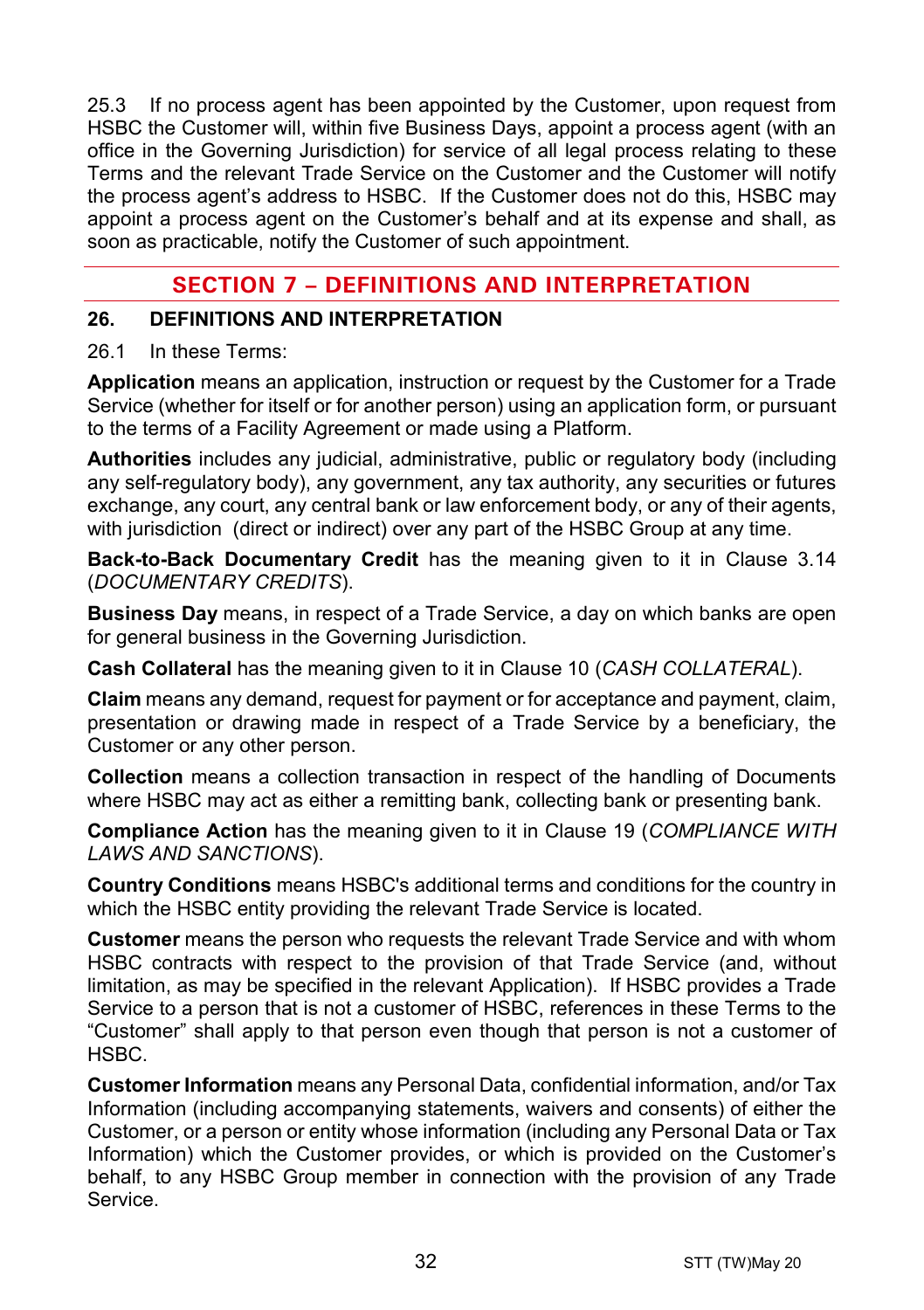#### **Customer Liabilities** means at any time:

(a) all liabilities of the Customer to HSBC or any HSBC Group member (including arising under or in connection with any Trade Service and these Terms) incurred in any currency and in any capacity and whether present or future, actual or contingent, direct or indirect, or incurred alone or jointly with any other person;

(b) interest on such liabilities (both before and after any demand or judgment) to the date on which HSBC or any such HSBC Group member receives payment, at the rates payable by the Customer or which would have been payable but for any circumstances which restricts payment;

(c) any costs and expenses incurred by HSBC or any HSBC Group member in making payment under or in respect of a Trade Service on behalf of the Customer (but without HSBC being under any obligation to do so) as a result of failure by the Customer to make such payment when due or demanded; and

(d) all costs and expenses (including legal fees on a full indemnity basis) of HSBC or any HSBC Group member in perfecting or enforcing its rights under or in respect of a Trade Service and these Terms.

**Documentary Credit** means a documentary credit or letter of credit or any commitment to issue a documentary credit or letter of credit (including any extension, renewal or amendment of the same).

**Documents** means any drafts, bills of exchange, promissory notes, cheques, documents of title, certificates, invoices, statements, transport documents, insurance policies, warehouse warrants, warehouse receipts or any other similar instruments relating to a Trade Transaction in respect of which HSBC has provided Trade Service(s) to the Customer.

**Electronic Means** has the meaning given to it in Clause [20](#page-23-0) (*[INSTRUCTIONS](#page-23-0)*).

**Exchange Rate** means HSBC's spot rate of exchange (or if HSBC does not have an available spot rate of exchange for the relevant currency, any other publicly available spot rate of exchange selected by HSBC) for the purchase of the required currency in the relevant foreign exchange market at the relevant time using the currency in which the relevant payment was paid (where any such spot rate of exchange shall be selected by HSBC acting reasonably in the circumstances).

**External Provider** means a person (other than HSBC) that makes any Platform available to HSBC and/or the Customer.

**External Terms and Conditions** means any agreement which is entered into between an External Provider and either HSBC or the Customer setting out the terms and conditions applicable to HSBC's or the Customer's use of a Platform.

**Facility Agreement** means a letter or agreement between the Customer and HSBC pursuant to which HSBC agrees to provide to the Customer a facility in respect of Trade Services.

**Finance** means discounting, negotiating, purchasing, prepaying, early paying or endorsing a Document (whether or not drawn under a Documentary Credit or Collection) or Documentary Credit and **Financed** and **Finances** shall be construed accordingly. For the avoidance of doubt, **Finance** does not include a Trade Finance Loan.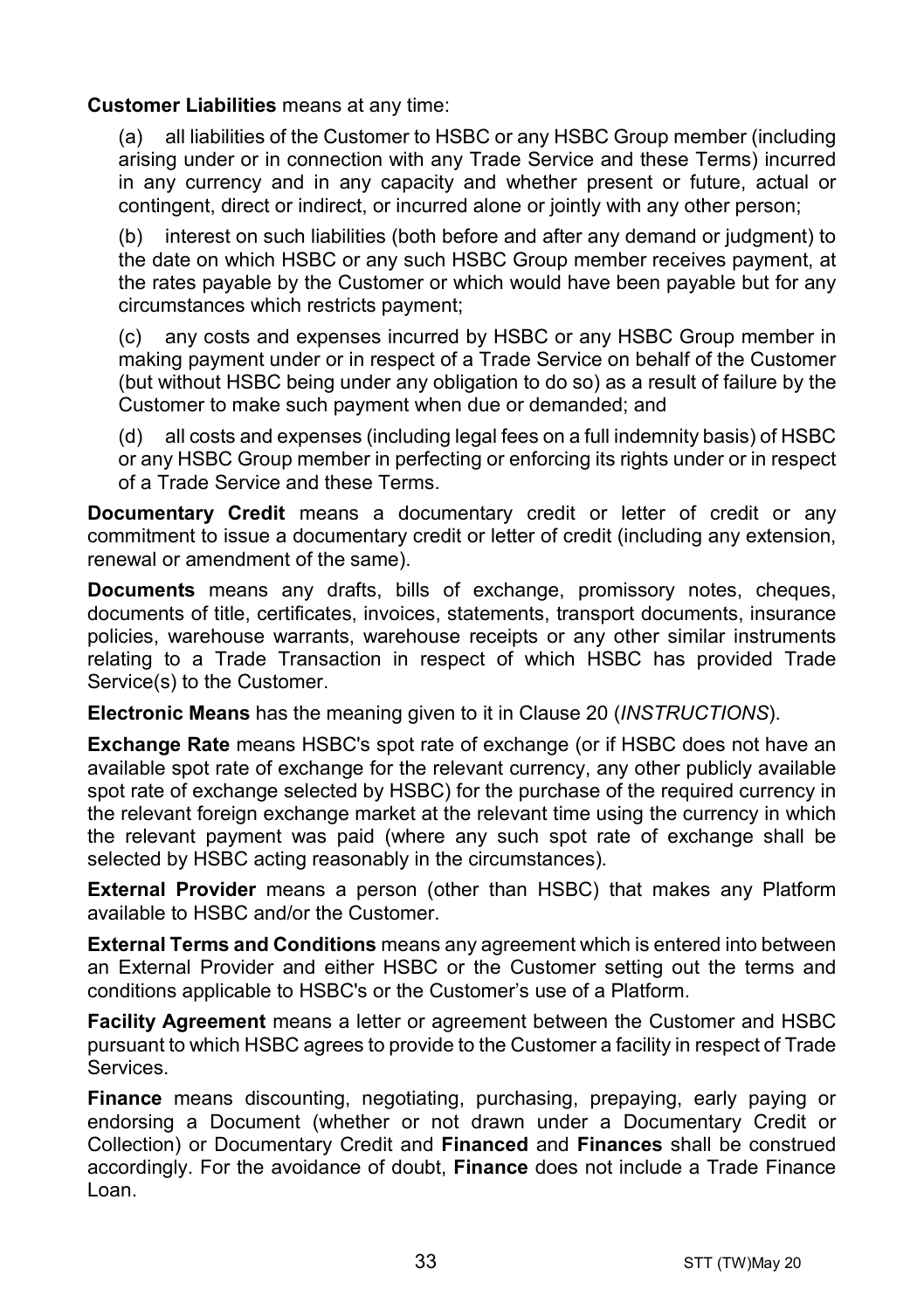**Goods** means the goods or products which are the subject of a Trade Transaction in respect of which HSBC has provided Trade Service(s) to the Customer.

**Governing Jurisdiction** means the jurisdiction in which the relevant HSBC entity providing the Trade Service is located or such other jurisdiction agreed in writing between the Customer and HSBC or specified in the relevant Country Conditions.

**HSBC** means the HSBC Group member (or, if applicable, the branch of such HSBC Group member) providing the relevant Trade Service, and its successors and assigns and, where the context permits, includes any person appointed by HSBC under Clause [23.1\(a\)](#page-28-0) (*[DISCLOSURE, CONFIDENTIALITY AND PRIVACY](#page-28-1)*).

**HSBC Group** means HSBC Holdings plc and its subsidiaries and affiliates from time to time.

**ICC** means the International Chamber of Commerce.

**Increased Costs** means a reduction in the rate of return from a Trade Service or on HSBC's overall capital, an additional or increased cost or a reduction of any amount due and payable under these Terms or in respect of a Trade Service, which is incurred or suffered by HSBC to the extent that it is attributable to HSBC performing its obligations under these Terms or a Trade Service.

**Indemnified Party** has the meaning given to it in Claus[e 9](#page-13-0) (*[REIMBURSEMENT AND](#page-13-0)  [INDEMNITY](#page-13-0)*).

**Instruction** has the meaning given to it in Clause [20](#page-23-0) (*[INSTRUCTIONS](#page-23-0)*).

**Instrument** means any SBLC, demand guarantee (including an avalisation, coacceptance or acceptance of a Document), bond, counter-guarantee, counter-SBLC, or similar independent payment obligation (including any extension, renewal or amendment of the same).

**Losses** has the meaning given to it in Clause [9](#page-13-0) (*[REIMBURSEMENT AND](#page-13-0)  [INDEMNITY](#page-13-0)*).

**Master Documentary Credit** has the meaning given to it in Clause [3.14](#page-5-0) (*[DOCUMENTARY CREDITS](#page-3-0)*).

**Personal Data** means any information relating to an individual from which such individual can be identified, including sensitive personal data, name(s), residential address(es), contact information, age, date of birth, place of birth, nationality, citizenship, personal and marital status.

**Platform** means any electronic platform (a) used by HSBC, the Customer or any other person for giving or receiving any Instruction, Claim or other communication in relation to any Trade Service, and/or (b) used by HSBC or any other person for issuing or providing any Trade Service, and shall include HSBCnet.

**Recourse Event** means in respect of a Trade Service:

(a) any misrepresentation, alleged or actual fraud, illegality or unauthorised act of the Customer and/or any other party to the Trade Transaction;

(b) any alleged or actual invalidity, non-compliance or unenforceability of the Documentary Credit, SBLC, Document(s) or Trade Transaction (as applicable); or

(c) any injunction, court order, law, regulation or Sanctions which restrict any payment (whether to or from HSBC and/or not subsequently discharged).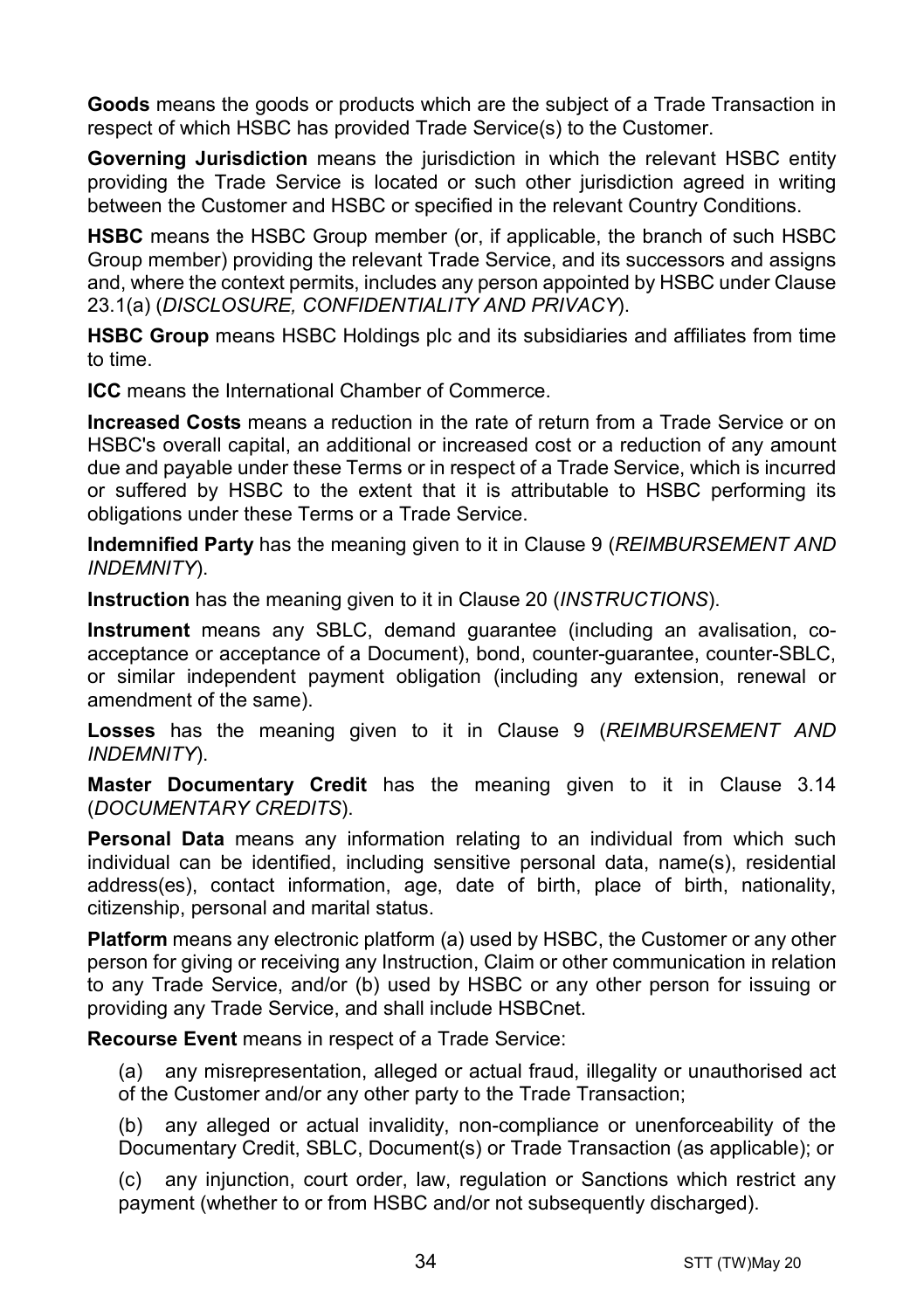**SBDC** means a standby documentary credit.

**SBLC** means a standby letter of credit (which includes an SBDC).

**Sanction** has the meaning given to it in Clause [19](#page-22-0) (*[COMPLIANCE WITH LAWS AND](#page-22-0)  [SANCTIONS](#page-22-0)*).

**Security Agreement** means any document creating security or quasi-security over any of the Customer's rights and/or assets in support of any obligations which the Customer may have to any HSBC Group member from time to time.

**Tariff Book** means, if applicable in the relevant jurisdiction, HSBC's tariff book setting out HSBC's fees, commissions, interest rates and other rates for Trade Services as is available upon request by the Customer and/or can be accessed online.

**Tax** includes goods and services tax, value added tax, sales tax, stamp duty or any tax, levy, impost, deduction, charge, rate, duty, compulsory loan or withholding which is levied or imposed by a government agency, and any related interest, penalty, charge, fee or other amount (but does not include tax on the overall net income of HSBC).

**Tax Information** means any documentation or information (and accompanying statements, waivers and consents) relating, directly or indirectly, to the Customer's tax status and the tax status of any owner, "controlling person", "substantial owner" or beneficial owner of the Customer.

**Trade Finance Loan** means a loan, advance, credit or other financial accommodation provided by HSBC to the Customer in respect of a Trade Transaction.

**Trade Service** includes:

(a) the issue of a Documentary Credit and instructing any advising bank, nominated bank or confirming bank in relation to such Documentary Credit;

(b) acting as the advising bank, nominated bank or confirming bank (on a disclosed or undisclosed basis) in relation to a Documentary Credit;

(c) the issue of an Instrument and/or instructing any correspondent bank in relation to, and issuing an counter-guarantee, counter-SBLC or indemnity in respect of, an Instrument;

(d) acting as the advising bank, confirming bank or correspondent bank in relation to an Instrument;

(e) the handling of a Documentary Credit, Instrument or Document;

- (f) Collections;
- (g) the provision of any Finance;
- (h) the provision of a Trade Finance Loan;

(i) the issue of a letter of indemnity or shipping guarantee and/or the signing, endorsement or release of any Transport Document;

- (i) the release of Documents:
- (k) any other service or product relating to a Trade Transaction provided,

by HSBC to, at the request of, or in respect of the Customer.